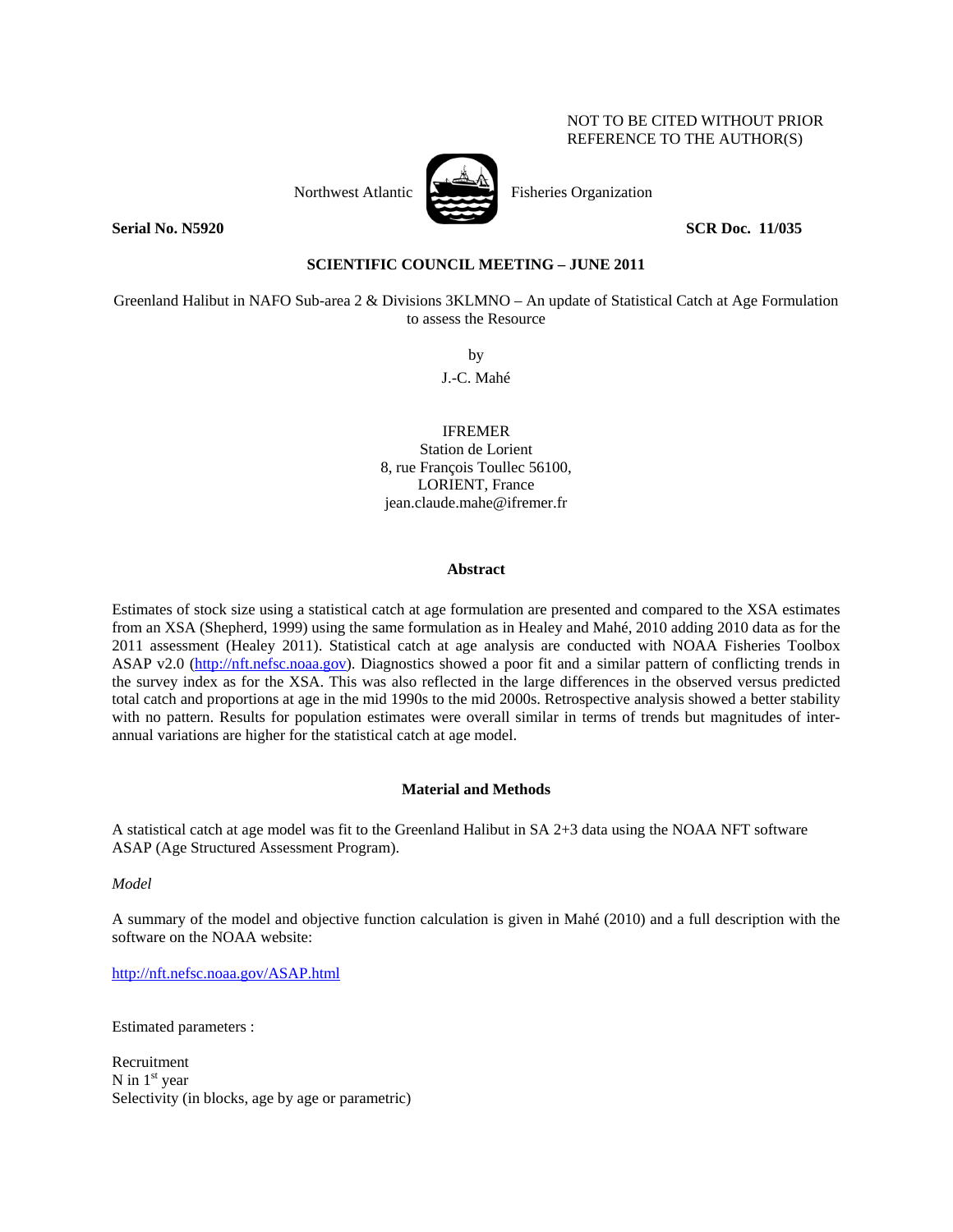F multipliers Index qs at age S/R relation parameters

The Beverton and Holt stock recruitment relationship is used to calculate the expected recruitment. For Greenland Halibut the 10+ biomass was used as a proxy for SSB.

Selectivity is defined by blocks for each fleet (only one for Greenland halibut). Each selectivity block can be either fixed or estimated. Within each selectivity block, there are three options for estimating selectivity:

- estimate parameters for each age (one parameter for each age)
- logistic function (2 parameters)
- double logistic function (4 parameters)

Fishing mortality (F) is assumed to be separable, meaning it is the product of a year effect (Fmult) and selectivity at age. The Fmult for a fleet and year is determined by two sets of parameters, log\_Fmult1ifleet, the parameter for first year for that fleet, and log Fmultdevifleet,t, where  $t=2$  to the number of years, the deviation of the parameter from the value in the first year for that fleet.

## *Formulation*

Input parameters are summarized in tables 1-4. Model parameters are summarised in table 5 and were chosen following a set of exploratory runs. Deviations from default values were chosen as a first approach in order to reduce the total objective function, reduce the difference between observed and predicted total catch. Stock Recruitment steepness was also kept close to 1 and recruitment allowed to vary substantially from estimated values.

Indexes used were the same as in the XSA 2011 formulation plus the Spanish 3NO survey for ages 2 to 13 (table 4), age 1 from the Spanish 3NO survey was removed as it showed a lack of consistency with other ages

Index qs were not allowed to vary from year to year. Selectivity parameters were first estimated for all blocks and following results from sensitivity runs, selectivity was fixed for three blocks covering the period 1975-2002 and estimated for the period 2003-2010 on the basis of a double logistic function (4 parameters) (Fig. 1). Periods were chosen based on available data from the historical fishery and availability of index data (only from the period 1995 on).

The index were treated by age therefore each index (1-54) is a time series of abundance for one age\*survey.

## **Results and discussion**

## *Model fit*

Table 6 gives a summary of the different components comprising the total objective function. With 54 ages the index fit comprise the most of the objective function followed by total catch and catch at age compositions. The value is quite high for the index fit although it is summed over 54 values. The detailed values by index of the RMSE are given in table 7. Optimal values should be around 1 indicating a poor fit of the survey index (Index 1 to 34). The standardized residuals are plotted on figure and the usual pattern is similar to the one seen in the XSA assessment (Healey, 2011) with conflicting trends in recent years.

The results presented in table 8 are the estimated and input sample size for the catch at age data. Optimal fit would show better similarity between input and estimated values. The observed and expected proportion at age is given in figure 3. These figures show misfit for some years especially from 1993 to 2002 indicating inconsistencies in the catch at age data for this period.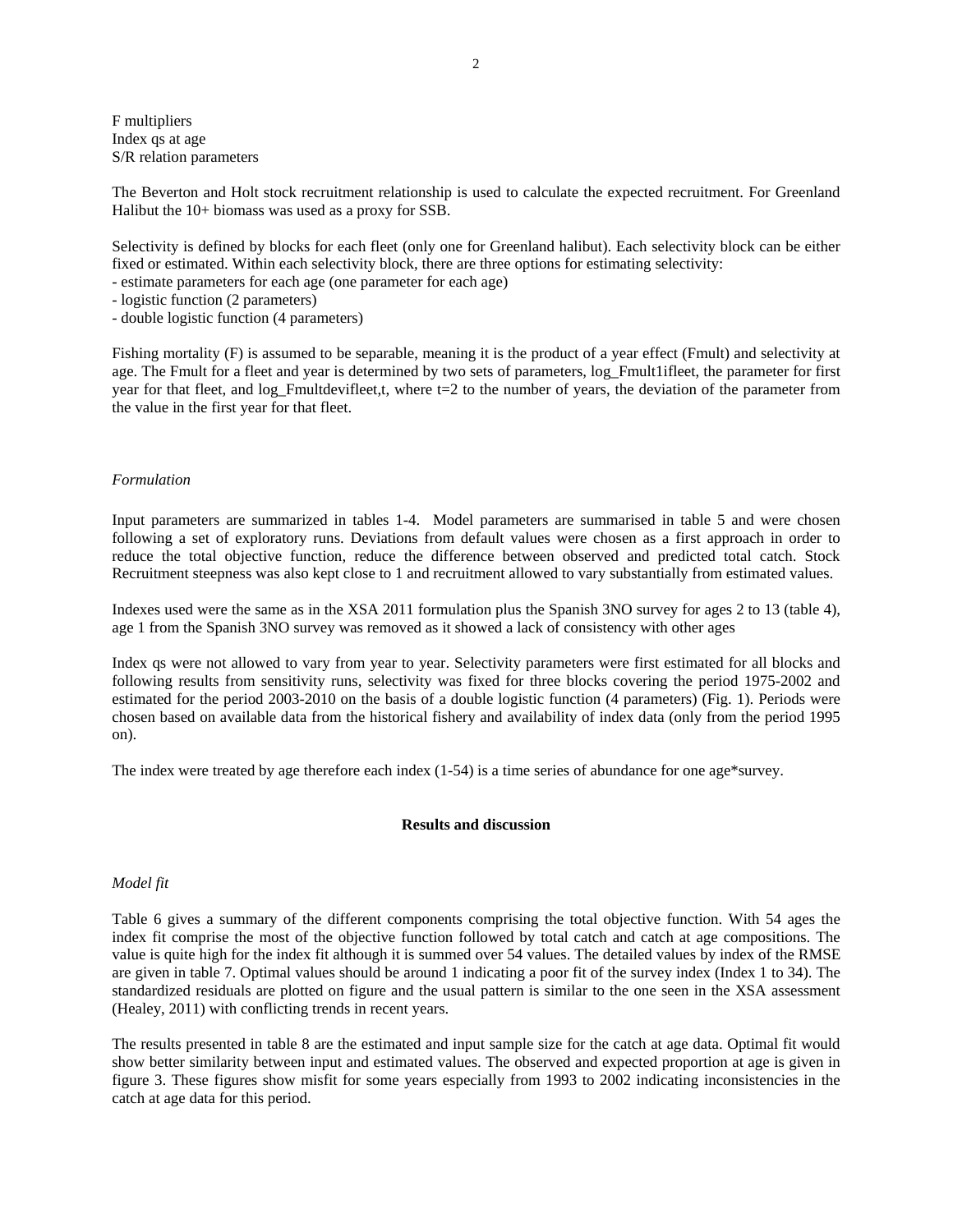Figure 4 shows the Beverton & Holt Stock-Recruitment relation fitted to generate recruitment estimates.

#### *Trends in population size and fishing mortality*

Estimated population size at age in 2010 from the ASAP model and from the XSA 2011 updated run (using same formulation as in Healey and Mahé, 2010 adding 2010 data) are given in figure 5. The relative proportions at age are very similar but estimates are overall higher for the XSA at older ages. This is partly explained by the use of inverse variance weighting for estimates of survivors in XSA, such weighting not implemented in ASAP. Figure shows estimates from XSA and ASAP of trends in fishing mortality, total abundance, recruitment (at age 1), biomass (5+ and 10+) as well as observed vs predicted total catch from ASAP. Results from both models are overall similar in terms of trends but magnitudes of inter-annual variations are higher for the statistical catch at age model especially for the period from the mid 90's to mid 2000's.

The pattern in the observed and predicted catches is a consequence of the conflicting trends in the index data (fig. 2) and the year to year pattern in the relative proportion at age in the catch (fig. 3). Since there is no index data prior to 1995, the model fits the recruitment and selectivity to the catch only therefore showing limited discrepancies.

Retrospective analysis of the ASAP model (fig. 7) shows a relative good stability with no pattern.

Assuming error in the catch leads to significant revision upward of the estimated catch from 1999 to 2001 and a significant downward revision for the period 2003 – 2005. From the exploratory runs, one was done assuming no error in the catch. The results are given in figure 8 and are very close to the results from the XSA run. Figure 9 shows the residuals from this run and a comparison with residuals from the same run but assuming error in the catch (Fig. 10) illustrate that the model tries to remove the trends in the residuals by adjusting the total catch figures. The level of discrepancy between the observed and predicted catch (up to 60 % in some year) needed to slightly improve the residual pattern illustrate the level of inconsistencies in the available data.

## **Conclusion**

The ASAP statistical catch at age model as it is formulated and applied to the Greenland Halibut stock in Sub-area 2 & Divisions 3KLMNO is a potential alternative model to asses the resource. Using the same data and a formulation tending to mimic the selectivity pattern observed in the XSA results lead to overall similar trends in population estimates but with higher inter-annual variations. The quality of the fit was poor especially if catch figures were assumed exact. The level of discrepancy between the observed and predicted catch when catch levels are estimated is a cause of concern and should be investigated.

#### **References**

- Healey, B.P., J.-C. Mahé and M.J.. Morgan. 2010. An Assessment of Greenland Halibut (Reinhardtius hippoglossoides) in Subarea 2 + Divisions 3KLMNO. NAFO SCR Doc. 10/040, Ser. No. N5799.
- Healey, B.P.. 2011. An Assessment of Greenland Halibut (*Reinhardtius hippoglossoides*) in Subarea 2 + Divisions 3KLMNO. NAFO SCR Doc. 11/036, Ser. No. N5921.
- Mahé, 2010. Greenland Halibut in NAFO Sub-area 2 & Divisions 3KLMNO A Statistical Catch at Age Formulation to assess the Resource. NAFO SCR Doc. 10/044, Ser. No. N5779
- Shepherd, J.G. 1999. Extended survivors analysis: An improved method for the analysis of catch-at-age data and abundance indices ICES Journal of Marine Science Vol. 56, No. 5, October 1999, pp. 584-591.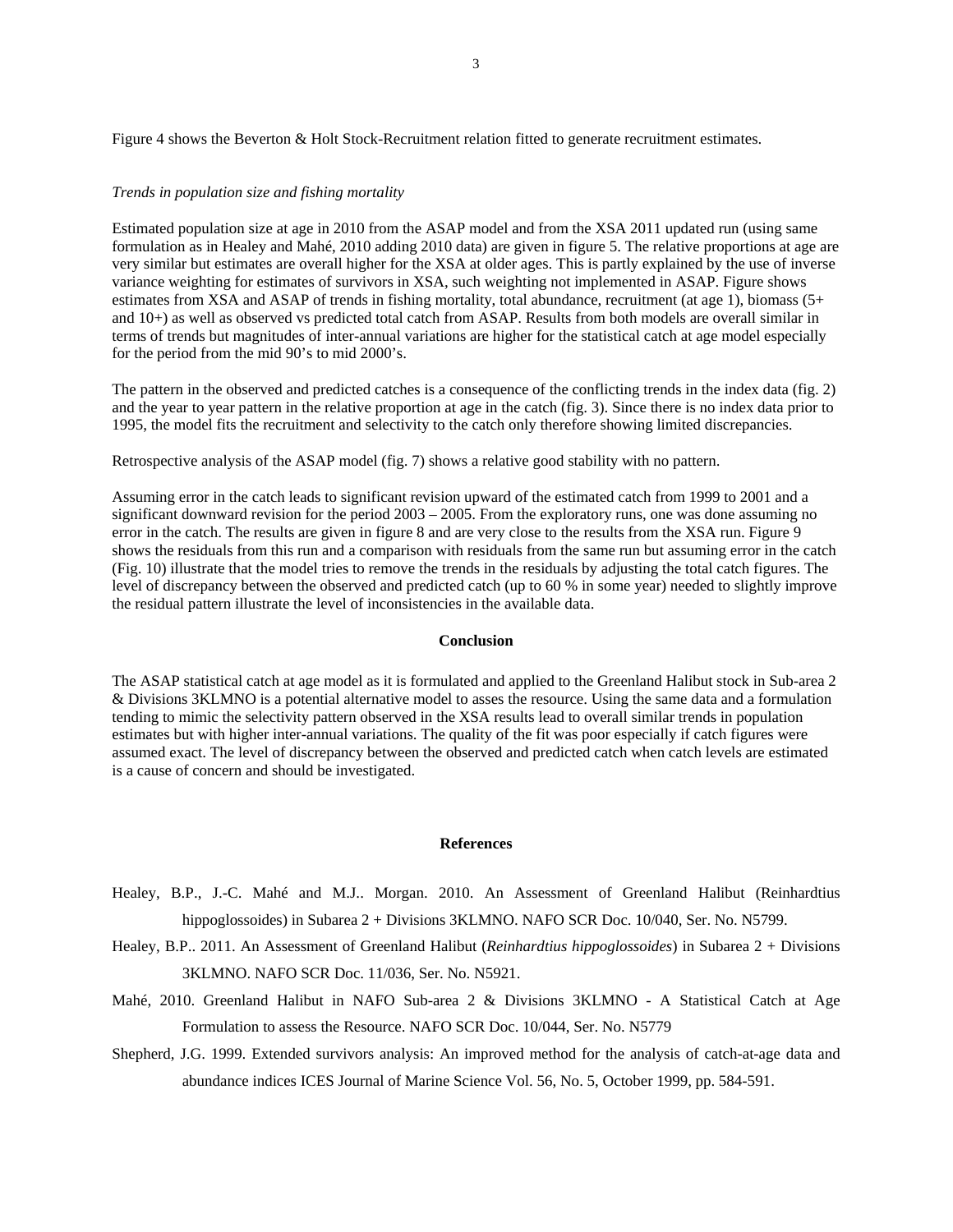|      |                |                |                |                |       |       | Ages  |       |      |      |      |      |     |                |
|------|----------------|----------------|----------------|----------------|-------|-------|-------|-------|------|------|------|------|-----|----------------|
| Year | 1              | 2              | 3              | 4              | 5     | 6     | 7     | 8     | 9    | 10   | 11   | 12   | 13  | $14+$          |
| 1975 | $\overline{0}$ | $\overline{0}$ | $\overline{0}$ | $\mathbf{0}$   | 334   | 2819  | 5750  | 4956  | 3961 | 1688 | 702  | 135  | 279 | 288            |
| 1976 | 0.             | 0              | $\mathbf{0}$   | 0              | 17    | 610   | 3231  | 5413  | 3769 | 2205 | 829  | 260  | 101 | 53             |
| 1977 | 0              | 0              | 0              | 0              | 534   | 5012  | 10798 | 7346  | 2933 | 1013 | 220  | 130  | 116 | 84             |
| 1978 | 0              | $\mathbf{0}$   | 0              | 0              | 2982  | 8415  | 8970  | 7576  | 2865 | 1438 | 723  | 367  | 222 | 258            |
| 1979 | 0.             | 01             | 0              | 0              | 2386  | 8727  | 12824 | 6136  | 1169 | 481  | 287  | 149  | 143 | 284            |
| 1980 | 0              | 0              | 0              | 0              | 209   | 2086  | 9150  | 9679  | 5398 | 3828 | 1013 | 128  | 53  | 27             |
| 1981 | $\overline{0}$ | $\overline{0}$ | $\mathbf{0}$   | 0              | 863   | 4517  | 9806  | 11451 | 4307 | 890  | 256  | 142  | 43  | 69             |
| 1982 | 0              | $\mathbf{0}$   | 0              | 0              | 269   | 2299  | 6319  | 5763  | 3542 | 1684 | 596  | 256  | 163 | 191            |
| 1983 | 0              | 0              | 0              | 0              | 701   | 3557  | 9800  | 7514  | 2295 | 692  | 209  | 76   | 106 | 175            |
| 1984 | 01             | 0              | 0              | 0              | 902   | 2324  | 5844  | 7682  | 4087 | 1259 | 407  | 143  | 106 | 183            |
| 1985 | 0¦             | $\overline{0}$ | 0              | 0              | 1983  | 5309  | 5913  | 3500  | 1380 | 512  | 159  | 99   | 87  | 86             |
| 1986 | $\overline{0}$ | $\overline{0}$ | $\overline{0}$ | 0              | 280   | 2240  | 6411  | 5091  | 1469 | 471  | 244  | 140  | 70  | 117            |
| 1987 | 0.             | 0              | 0              | 0              | 137   | 1902  | 11004 | 8935  | 2835 | 853  | 384  | 281  | 225 | 349            |
| 1988 | 0              | $\overline{0}$ | $\overline{0}$ | 0              | 296   | 3186  | 8136  | 4380  | 1288 | 465  | 201  | 105  | 107 | 129            |
| 1989 | 0              | 0              | $\overline{0}$ | $\overline{0}$ | 181   | 1988  | 7480  | 4273  | 1482 | 767  | 438  | 267  | 145 | 71             |
| 1990 | 0              | $\overline{0}$ | $\mathbf 0$    | 95             | 1102  | 6758  | 12632 | 7557  | 4072 | 2692 | 1204 | 885  | 434 | 318            |
| 1991 | 0              | 0              | $\mathbf{0}$   | 220            | 2862  | 7756  | 13152 | 10796 | 7145 | 3721 | 1865 | 1216 | 558 | 422            |
| 1992 | 0              | 0              | $\overline{0}$ | 1064           | 4180  | 10922 | 20639 | 12205 | 4332 | 1762 | 1012 | 738  | 395 | 335            |
| 1993 | 0              | 0              | $\overline{0}$ | 1010           | 9570  | 15928 | 17716 | 11918 | 4642 | 1836 | 1055 | 964  | 401 | 182            |
| 1994 | 0              | 0              | $\mathbf{0}$   | 5395           | 16500 | 15815 | 11142 | 6739  | 3081 | 1103 | 811  | 422  | 320 | 215            |
| 1995 | 0              | 0              | $\mathbf{0}$   | 323            | 1352  | 2342  | 3201  | 2130  | 1183 | 540  | 345  | 273  | 251 | 201            |
| 1996 | 0              | 0              | 0              | 190            | 1659  | 5197  | 6387  | 1914  | 956  | 504  | 436  | 233  | 143 | 89             |
| 1997 | 0              | 0              | 0              | 335            | 1903  | 4169  | 7544  | 3215  | 1139 | 606  | 420  | 246  | 137 | 89             |
| 1998 | 0              | 0              | $\overline{0}$ | 552            | 3575  | 5407  | 5787  | 3653  | 1435 | 541  | 377  | 161  | 92  | 51             |
| 1999 | 0.             | 0.             | 0              | 297            | 2149  | 5625  | 8611  | 3793  | 1659 | 623  | 343  | 306  | 145 | 151            |
| 2000 | 0.             | 0              | 0              | 271            | 2029  | 12583 | 21175 | 3299  | 973  | 528  | 368  | 203  | 129 | 104            |
| 2001 | 0.             | 01             | 0              | 448            | 2239  | 12163 | 22122 | 5154  | 1010 | 495  | 439  | 203  | 156 | $\frac{75}{1}$ |
| 2002 | 0              | 0              | 0              | 479            | 1662  | 7239  | 17581 | 6607  | 1244 | 659  | 360  | 224  | 126 | 81             |
| 2003 | 0.             | 0.             | 0              | 1279           | 4491  | 10723 | 16764 | 6385  | 1614 | 516  | 290  | 144  | 76  | 85             |
| 2004 | 0.             | 0.             | $\overline{0}$ | 897            | 4062  | 8236  | 10542 | 4126  | 1307 | 529  | 289  | 184  | 87  | $\frac{75}{2}$ |
| 2005 | $\overline{0}$ | 0.             | $\mathbf{0}$   | 534            | 1652  | 5999  | 10313 | 3996  | 1410 | 444  | 244  | 114  | 64  | 46             |
| 2006 | 0              | 0              | 0              | 216            | 1869  | 6450  | 12144 | 4902  | 1089 | 372  | 136  | 47   | 32  | 40             |
| 2007 | 0              | 0              | 0              | 88             | 570   | 3732  | 11912 | 5414  | 1230 | 472  | 163  | 80   | 41  | $\frac{29}{2}$ |
| 2008 | 0              | 0.             | 0              | 29             | 448   | 3312  | 10697 | 5558  | 1453 | 393  | 115  | 46   | 26  | 15             |
| 2009 | $\overline{0}$ | 0.             | 0              | 61             | 476   | 3121  | 8801  | 7276  | 1949 | 508  | 206  | 67   | 31  | 34             |
| 2010 | 0!             | 01             | 0              | 146            | 825   | 5077  | 11202 | 6171  | 2134 | 520  | 214  | 64   | 22  | 21             |

Table 1. Catch at age matrix ('000s) for Greenland Halibut in Sub-Area 2 and Divisions 3KLMNO.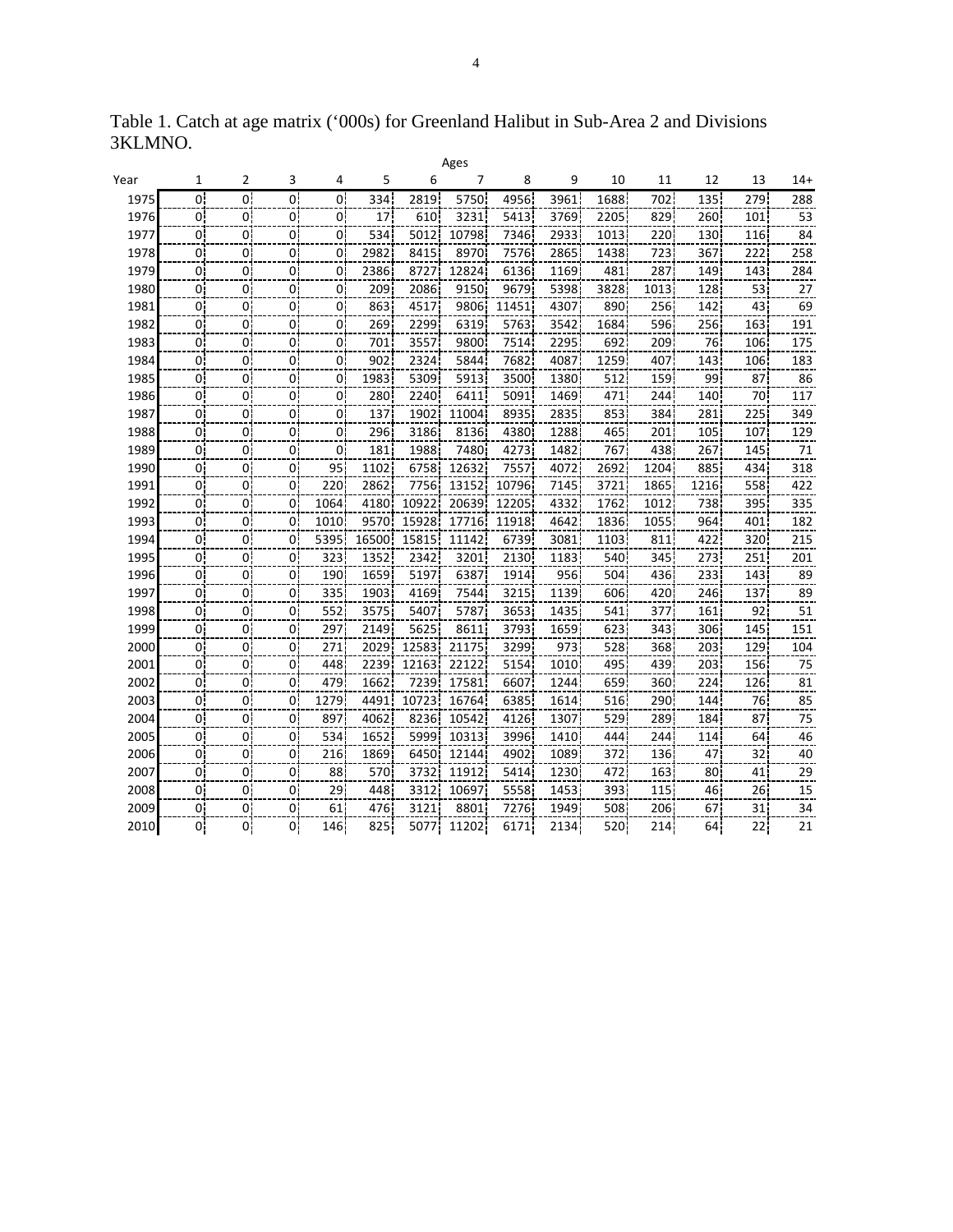|      |              |        |                                                                                                                         |        |                                                       |                 | Ages              |        |                 |                    |                   |       |                         |       |
|------|--------------|--------|-------------------------------------------------------------------------------------------------------------------------|--------|-------------------------------------------------------|-----------------|-------------------|--------|-----------------|--------------------|-------------------|-------|-------------------------|-------|
| Year | $\mathbf{1}$ | 2      | 3                                                                                                                       | 4      | 5                                                     | 6               | 7                 | 8      | 9               | 10                 | 11                | 12    | 13                      | $14+$ |
| 1975 | 0.0001       | 0.000  | 0.126                                                                                                                   | 0.244  | 0.609                                                 | 0.760           | 0.955             | 1.190  | 1.580           | 2.210              | 2.700             | 3.370 | 3.880                   | 5.764 |
| 1976 |              |        | $0.000$ $0.000$ $0.126$                                                                                                 |        | $0.244$ $0.609$ $0.760$ $0.955$                       |                 |                   |        | 1.190 1.580     |                    |                   |       | 2.210 2.700 3.370 3.880 | 5.144 |
| 1977 |              |        | $0.000$ : $0.000$ : $0.126$ :                                                                                           |        | $0.244$ $0.609$                                       |                 | 0.760 0.955       | 1.190  | 1.580           |                    | 2.210 2.700       | 3.370 | 3.880                   | 5.992 |
| 1978 | 0.0001       |        | $0.000$ $0.126$                                                                                                         | 0.244  | 0.609!                                                | $0.760$ $0.955$ |                   | 1.190  | 1.580           |                    | 2.210 2.700       | 3.370 | 3.880                   | 5.894 |
| 1979 | 0.000!       |        | $0.000$ $0.126$                                                                                                         |        | $0.244$ $0.609$                                       | 0.760 0.955     |                   |        | 1.190 1.580     |                    | 2.210 2.700 3.370 |       | 3.880i                  | 6.077 |
| 1980 | 0.0001       | 0.000  | 0.126                                                                                                                   | 0.244  | 0.514                                                 | 0.659           | 0.869             | 1.050  | 1.150           | 1.260              | 1.570             | 2.710 | 3.120                   | 5.053 |
| 1981 | 0.000!       |        | $0.000 \quad 0.126$                                                                                                     | 0.244  | 0.392                                                 | 0.598           | 0.789             | 0.985! | 1.240           |                    | 1.700 2.460       | 3.510 | 4.790                   | 7.426 |
| 1982 | 0.0001       | 0.000  | 0.126                                                                                                                   | 0.244  | 0.525                                                 | 0.684           | 0.891             | 1.130  | 1.400           | 1.790              | 2.380             | 3.470 | 4.510                   | 7.359 |
| 1983 | 0.0001       | 0.0001 | 0.126                                                                                                                   | 0.244  | 0.412                                                 | 0.629           | 0.861             | 1.180  | 1.650           | 2.230              | 3.010             | 3.960 | 5.060                   | 7.061 |
| 1984 | 0.0001       |        | $0.000$ $0.126$                                                                                                         | 0.244  | 0.377                                                 | 0.583           | 0.826             |        | 1.100 1.460     |                    | 1.940 2.630 3.490 |       | 4.490                   | 7.016 |
| 1985 | 0.0001       |        | $0.000$ , $0.126$                                                                                                       | 0.244  | 0.568                                                 | 0.7491          | 0.941             | 1.240  | 1.690           |                    | 2.240 2.950 3.710 |       | 4.850                   | 7.010 |
| 1986 | 0.000!       |        | $0.000 \quad 0.126$                                                                                                     | 0.244  | 0.350                                                 | 0.584           | 0.811             | 1.100! | 1.580           | 2.120 2.890 3.890  |                   |       | 4.950                   | 7.345 |
| 1987 | 0.000!       | 0.0001 | 0.126                                                                                                                   | 0.244  | 0.364                                                 | 0.589           | 0.836             | 1.160  | 1.590           | 2.130 <sup>1</sup> | 2.820             | 3.600 | 4.630                   | 6.454 |
| 1988 | 0.0001       |        | $0.0001$ $0.126$                                                                                                        |        | $0.244$ $0.363$                                       |                 | $0.569$ , $0.805$ |        | 1.163  1.661    | 2.216 3.007 3.925  |                   |       | 5.091                   | 7.164 |
| 1989 |              |        | $0.000$ $0.000$ $0.126$ $0.244$ $0.400$                                                                                 |        |                                                       |                 | $0.561$ 0.767     |        | $1.082$ $1.657$ | 2.237 2.997 3.862  |                   |       | 4.919 6.370             |       |
| 1990 |              |        | 0.000 0.000 0.090 0.181 0.338 0.546 0.766 1.119 1.608 2.173 2.854 3.731                                                 |        |                                                       |                 |                   |        |                 |                    |                   |       | 4.691 6.391             |       |
| 1991 |              |        | $0.000$ , $0.000$ , $0.126$ , $0.244$ , $0.383$ , $0.592$ , $0.831$                                                     |        |                                                       |                 |                   |        | 1.228 1.811     | 2.461 3.309 4.142  |                   |       | 5.333 7.081             |       |
| 1992 |              |        | $0.000$ $0.000$ $0.175$                                                                                                 |        | 0.289 0.430 0.577 0.793 1.234 1.816 2.462 3.122 3.972 |                 |                   |        |                 |                    |                   |       | 5.099 6.648             |       |
| 1993 |              |        | 0.000 0.000 0.134 0.232 0.368 0.547 0.809 1.207 1.728 2.309 2.999 3.965                                                 |        |                                                       |                 |                   |        |                 |                    |                   |       | 4.816 6.489             |       |
| 1994 |              |        | $0.000$ ; $0.000$ ; $0.080$ ; $0.196$ ; $0.330$ ; $0.514$ ; $0.788$ ; $1.179$ ; $1.701$ ; $2.268$ ; $2.990$ ; $3.766$ ; |        |                                                       |                 |                   |        |                 |                    |                   |       | 4.882                   | 6.348 |
| 1995 |              |        | $0.000$ $0.000$ $0.080$                                                                                                 |        | $0.288$ $0.363$                                       |                 | $0.531$ $0.808$   |        | 1.202, 1.759    |                    | 2.446 3.122 3.813 |       | 4.893                   | 6.790 |
| 1996 |              |        | $0.000$ $0.000$ $0.161$                                                                                                 |        | 0.242 0.360 0.541 0.832 1.272 1.801 2.478 3.148 3.856 |                 |                   |        |                 |                    |                   |       | 4.953                   | 6.312 |
| 1997 |              |        | $0.000$ ; $0.000$ ; $0.120$ ;                                                                                           | 0.206  | 0.336                                                 | 0.4891          | 0.771             | 1.159  | 1.727           | 2.3551             | 3.053             | 3.953 | 5.108                   | 6.317 |
| 1998 | 0.000        |        | 0.000  0.119                                                                                                            | 0.2281 | 0.373                                                 | 0.543           | 0.810             | 1.2031 | 1.754           | 2.351              | 3.095             | 4.010 | 5.132                   | 6.124 |
| 1999 |              |        | $0.000$ ; $0.000$ ; $0.176$ ;                                                                                           | 0.2531 | 0.358                                                 | 0.5331          | 0.825             | 1.253  | 1.675           | 2.287              | 2.888             | 3.509 | 4.456                   | 5.789 |
| 2000 |              |        | $0.000 \quad 0.000 \quad 0.000$                                                                                         | 0.254  | 0.346                                                 |                 | 0.524 0.787       | 1.192  | 1.774           | 2.279              | 2.895             | 3.645 | 4.486                   | 5.531 |
| 2001 | 0.0001       |        | $0.000!$ $0.000!$                                                                                                       | 0.2491 | 0.376                                                 |                 | $0.570$ , $0.830$ | 1.168  | 1.794           | 2.367              | 2.950             | 3.715 | 4.585                   | 5.458 |
| 2002 | 0.000!       |        | $0.000$ , $0.217$                                                                                                       | 0.251  | 0.369                                                 | 0.557           | 0.841             |        | 1.193 1.760     |                    | 2.277 2.896       | 3.579 | 4.407                   | 5.477 |
| 2003 | 0.0001       |        | $0.000$ $0.188$                                                                                                         |        | $0.247$ $0.389$                                       |                 | $0.564$ , $0.822$ |        | 1.199 1.651     |                    | 2.166 2.700       | 3.404 | 4.377                   | 5.409 |
| 2004 |              |        | $0.000$ : $0.000$ : $0.180$ :                                                                                           |        | $0.249 \quad 0.376$                                   |                 | $0.535$ $0.808$   |        | 1.196 1.629     |                    | 2.146 2.732       | 3.538 | 4.381                   | 5.698 |
| 2005 |              |        | $0.000$ $0.000$ $0.252$                                                                                                 | 0.301  | 0.396                                                 | 0.564           | 0.849             | 1.247  | 1.691           | 2.177              | 2.705             | 3.464 | 4.264                   | 5.224 |
| 2006 | 0.0001       |        | $0.000$ : $0.129$                                                                                                       | 0.267  | 0.405                                                 | 0.6051          | 0.815             | 1.092  | 1.495           |                    | 1.874 2.396 3.139 |       | 3.747                   | 4.701 |
| 2007 | 0.000        | 0.000  | 0.000                                                                                                                   | 0.276  | 0.389                                                 | 0.581           | 0.833             | 1.137  | 1.500           | 1.948              | 2.607             | 3.057 | 3.869                   | 4.954 |
| 2008 | 0.0001       | 0.000! | 0.000                                                                                                                   | 0.2781 | 0.404                                                 | 0.617           | 0.891             | 1.195  | 1.605           | 2.038              | 2.804             | 3.247 | 4.232                   | 4.721 |
| 2009 | 0.000!       | 0.000  | 0.000!                                                                                                                  | 0.279  | 0.390                                                 | 0.599           | 0.862             | 1.158  | 1.611           | 2.099              | 2.549             | 3.118 | 3.432                   | 4.431 |
| 2010 | 0.0001       |        | $0.0001$ $0.0001$                                                                                                       |        | $0.250$ $0.347$                                       | 0.567           | 0.844             |        | 1.212 1.650     | 2.101              | 2.605             | 3.305 | 4.181                   | 5.217 |

Table 2. Catch weights-at-age (kg) matrix for Greenland Halibut in Sub-Area 2 and Divisions 3KLMNO.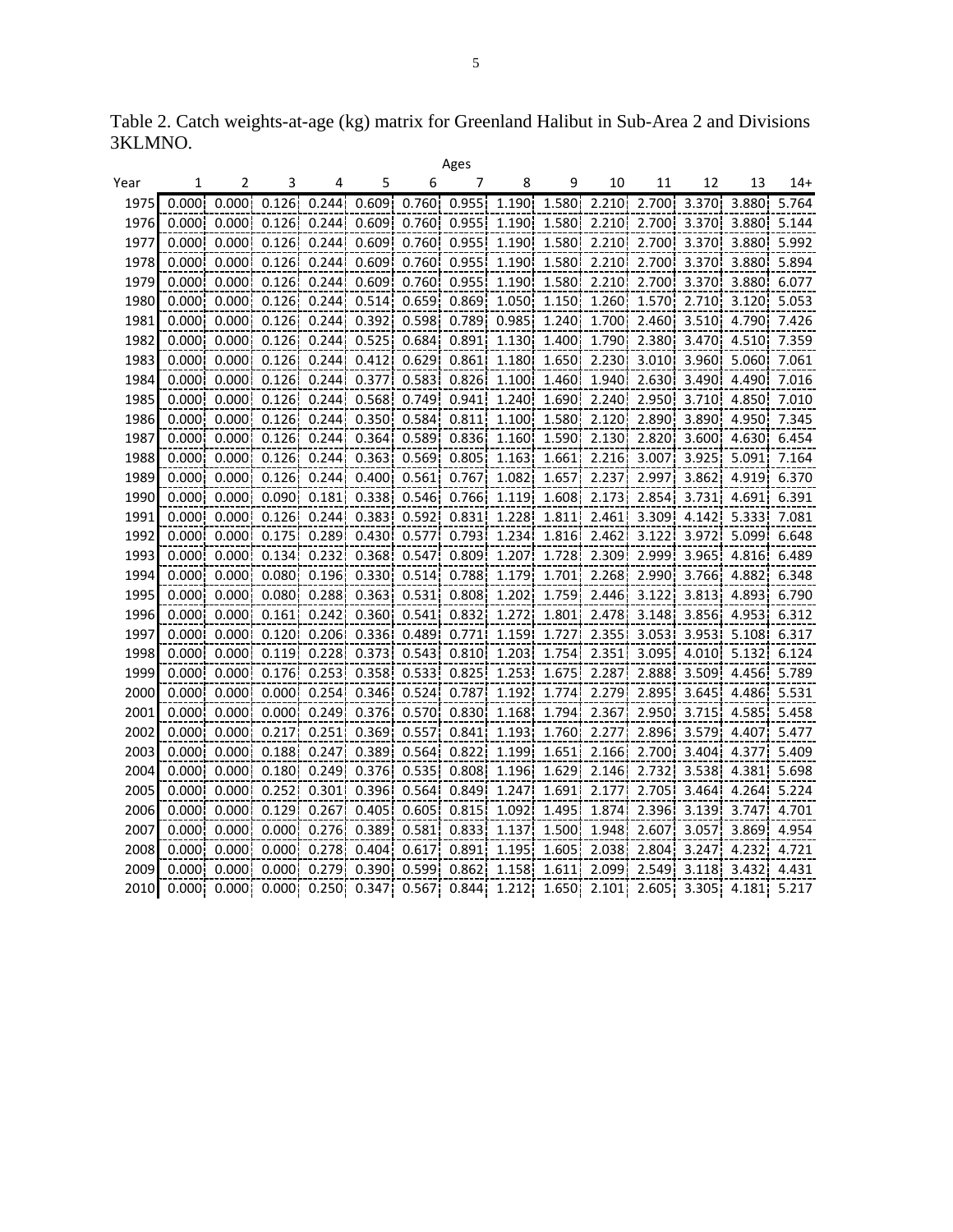| Ages |       |       |       |       |       |       |       |       |       |       |       |       |       |       |
|------|-------|-------|-------|-------|-------|-------|-------|-------|-------|-------|-------|-------|-------|-------|
| Year | 1     | 2     | 3     | 4     | 5     | 6     | 7     | 8     | 9     | 10    | 11    | 12    | 13    | $14+$ |
| 1975 | 0.000 | 0.000 | 0.000 | 0.000 | 0.609 | 0.760 | 0.955 | 1.190 | 1.580 | 2.210 | 2.700 | 3.370 | 3.880 | 5.764 |
| 1976 | 0.000 | 0.000 | 0.000 | 0.000 | 0.609 | 0.760 | 0.955 | 1.190 | 1.580 | 2.210 | 2.700 | 3.370 | 3.880 | 5.144 |
| 1977 | 0.000 | 0.000 | 0.000 | 0.000 | 0.609 | 0.760 | 0.955 | 1.190 | 1.580 | 2.210 | 2.700 | 3.370 | 3.880 | 5.992 |
| 1978 | 0.000 | 0.000 | 0.000 | 0.000 | 0.609 | 0.760 | 0.955 | 1.190 | 1.580 | 2.210 | 2.700 | 3.370 | 3.880 | 5.894 |
| 1979 | 0.000 | 0.000 | 0.000 | 0.000 | 0.609 | 0.760 | 0.955 | 1.190 | 1.580 | 2.210 | 2.700 | 3.370 | 3.880 | 6.077 |
| 1980 | 0.000 | 0.000 | 0.000 | 0.000 | 0.514 | 0.659 | 0.869 | 1.050 | 1.150 | 1.260 | 1.570 | 2.710 | 3.120 | 5.053 |
| 1981 | 0.000 | 0.000 | 0.000 | 0.000 | 0.392 | 0.598 | 0.789 | 0.985 | 1.240 | 1.700 | 2.460 | 3.510 | 4.790 | 7.426 |
| 1982 | 0.000 | 0.000 | 0.000 | 0.000 | 0.525 | 0.684 | 0.891 | 1.130 | 1.400 | 1.790 | 2.380 | 3.470 | 4.510 | 7.359 |
| 1983 | 0.000 | 0.000 | 0.000 | 0.000 | 0.412 | 0.629 | 0.861 | 1.180 | 1.650 | 2.230 | 3.010 | 3.960 | 5.060 | 7.061 |
| 1984 | 0.000 | 0.000 | 0.000 | 0.000 | 0.377 | 0.583 | 0.826 | 1.100 | 1.460 | 1.940 | 2.630 | 3.490 | 4.490 | 7.016 |
| 1985 | 0.000 | 0.000 | 0.000 | 0.000 | 0.568 | 0.749 | 0.941 | 1.240 | 1.690 | 2.240 | 2.950 | 3.710 | 4.850 | 7.010 |
| 1986 | 0.000 | 0.000 | 0.000 | 0.000 | 0.350 | 0.584 | 0.811 | 1.100 | 1.580 | 2.120 | 2.890 | 3.890 | 4.950 | 7.345 |
| 1987 | 0.000 | 0.000 | 0.000 | 0.000 | 0.364 | 0.589 | 0.836 | 1.160 | 1.590 | 2.130 | 2.820 | 3.600 | 4.630 | 6.454 |
| 1988 | 0.000 | 0.000 | 0.000 | 0.000 | 0.363 | 0.569 | 0.805 | 1.163 | 1.661 | 2.216 | 3.007 | 3.925 | 5.091 | 7.164 |
| 1989 | 0.000 | 0.000 | 0.000 | 0.000 | 0.400 | 0.561 | 0.767 | 1.082 | 1.657 | 2.237 | 2.997 | 3.862 | 4.919 | 6.370 |
| 1990 | 0.000 | 0.000 | 0.000 | 0.000 | 0.338 | 0.546 | 0.766 | 1.119 | 1.608 | 2.173 | 2.854 | 3.731 | 4.691 | 6.391 |
| 1991 | 0.000 | 0.000 | 0.000 | 0.000 | 0.383 | 0.592 | 0.831 | 1.228 | 1.811 | 2.461 | 3.309 | 4.142 | 5.333 | 7.081 |
| 1992 | 0.000 | 0.000 | 0.000 | 0.000 | 0.430 | 0.577 | 0.793 | 1.234 | 1.816 | 2.462 | 3.122 | 3.972 | 5.099 | 6.648 |
| 1993 | 0.000 | 0.000 | 0.000 | 0.000 | 0.368 | 0.547 | 0.809 | 1.207 | 1.728 | 2.309 | 2.999 | 3.965 | 4.816 | 6.489 |
| 1994 | 0.000 | 0.000 | 0.000 | 0.000 | 0.330 | 0.514 | 0.788 | 1.179 | 1.701 | 2.268 | 2.990 | 3.766 | 4.882 | 6.348 |
| 1995 | 0.000 | 0.000 | 0.000 | 0.000 | 0.363 | 0.531 | 0.808 | 1.202 | 1.759 | 2.446 | 3.122 | 3.813 | 4.893 | 6.790 |
| 1996 | 0.000 | 0.000 | 0.000 | 0.000 | 0.360 | 0.541 | 0.832 | 1.272 | 1.801 | 2.478 | 3.148 | 3.856 | 4.953 | 6.312 |
| 1997 | 0.000 | 0.000 | 0.000 | 0.000 | 0.336 | 0.489 | 0.771 | 1.159 | 1.727 | 2.355 | 3.053 | 3.953 | 5.108 | 6.317 |
| 1998 | 0.000 | 0.000 | 0.000 | 0.000 | 0.373 | 0.543 | 0.810 | 1.203 | 1.754 | 2.351 | 3.095 | 4.010 | 5.132 | 6.124 |
| 1999 | 0.000 | 0.000 | 0.000 | 0.000 | 0.358 | 0.533 | 0.825 | 1.253 | 1.675 | 2.287 | 2.888 | 3.509 | 4.456 | 5.789 |
| 2000 | 0.000 | 0.000 | 0.000 | 0.000 | 0.346 | 0.524 | 0.787 | 1.192 | 1.774 | 2.279 | 2.895 | 3.645 | 4.486 | 5.531 |
| 2001 | 0.000 | 0.000 | 0.000 | 0.000 | 0.376 | 0.570 | 0.830 | 1.168 | 1.794 | 2.367 | 2.950 | 3.715 | 4.585 | 5.458 |
| 2002 | 0.000 | 0.000 | 0.000 | 0.000 | 0.369 | 0.557 | 0.841 | 1.193 | 1.760 | 2.277 | 2.896 | 3.579 | 4.407 | 5.477 |
| 2003 | 0.000 | 0.000 | 0.000 | 0.000 | 0.389 | 0.564 | 0.822 | 1.199 | 1.651 | 2.166 | 2.700 | 3.404 | 4.377 | 5.409 |
| 2004 | 0.000 | 0.000 | 0.000 | 0.000 | 0.376 | 0.535 | 0.808 | 1.196 | 1.629 | 2.146 | 2.732 | 3.538 | 4.381 | 5.698 |
| 2005 | 0.000 | 0.000 | 0.000 | 0.000 | 0.396 | 0.564 | 0.849 | 1.247 | 1.691 | 2.177 | 2.705 | 3.464 | 4.264 | 5.224 |
| 2006 | 0.000 | 0.000 | 0.000 | 0.000 | 0.405 | 0.605 | 0.815 | 1.092 | 1.495 | 1.874 | 2.396 | 3.139 | 3.747 | 4.701 |
| 2007 | 0.000 | 0.000 | 0.000 | 0.000 | 0.389 | 0.581 | 0.833 | 1.137 | 1.500 | 1.948 | 2.607 | 3.057 | 3.869 | 4.954 |
| 2008 | 0.000 | 0.000 | 0.000 | 0.000 | 0.404 | 0.617 | 0.891 | 1.195 | 1.605 | 2.038 | 2.804 | 3.247 | 4.232 | 4.721 |
| 2009 | 0.000 | 0.000 | 0.000 | 0.000 | 0.390 | 0.599 | 0.862 | 1.158 | 1.611 | 2.099 | 2.549 | 3.118 | 3.432 | 4.431 |
| 2010 | 0.000 | 0.000 | 0.000 | 0.000 | 0.347 | 0.567 | 0.844 | 1.212 | 1.650 | 2.101 | 2.605 | 3.305 | 4.181 | 5.217 |

Table 3. Stock weights-at-age (kg) matrix for Greenland Halibut in Sub-Area 2 and Divisions 3KLMNO.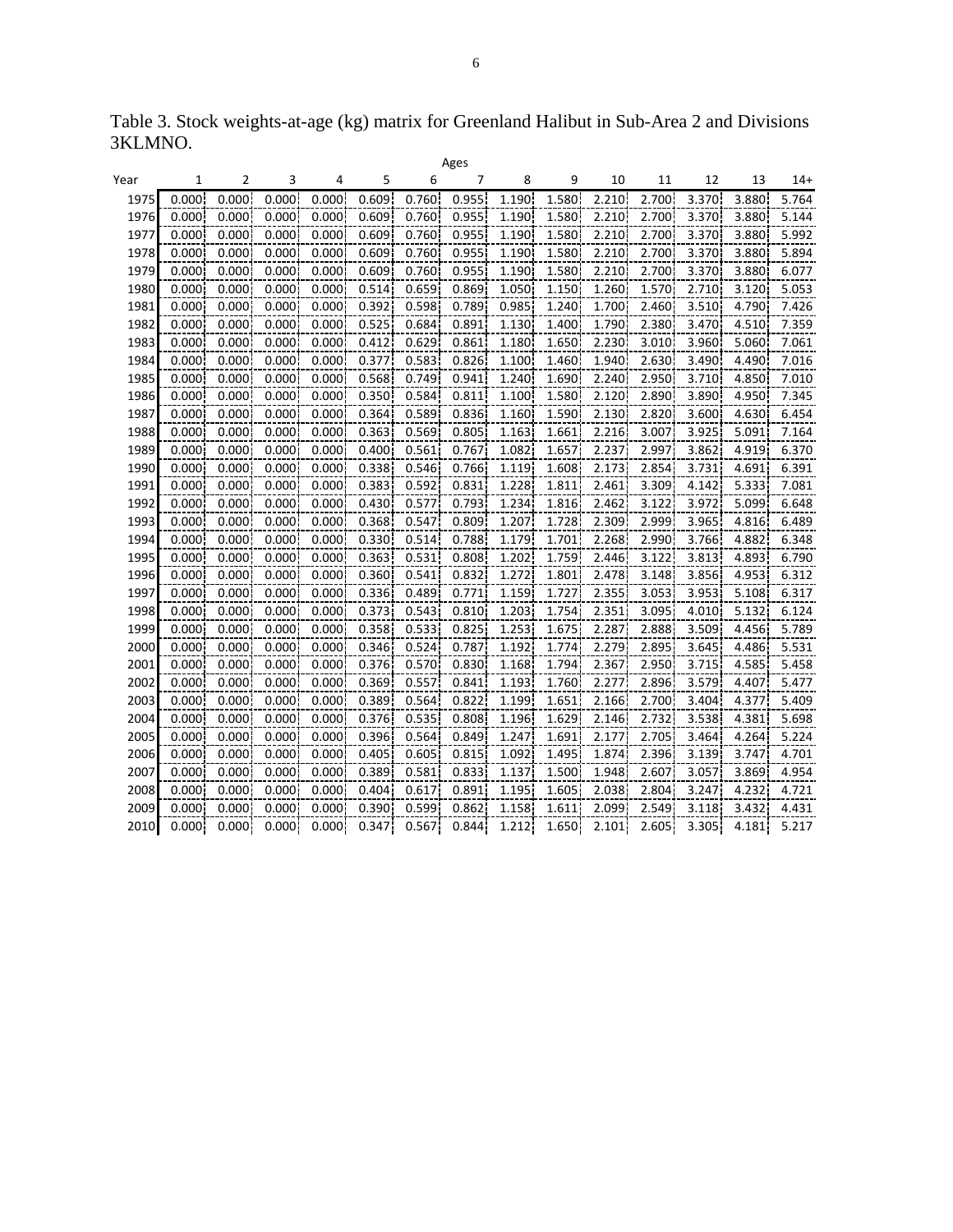Table 4. Survey data (mean numbers per tow) used to calibrate ASAP assessment of Greenland Halibut in Sub-Area 2 and Divisions 3KLMNO.

|           |                 |              |                |                |                             |        | Ages                                 |       |       |       |       |       |           |       |
|-----------|-----------------|--------------|----------------|----------------|-----------------------------|--------|--------------------------------------|-------|-------|-------|-------|-------|-----------|-------|
| 2J3K Fall |                 | $\mathbf{1}$ | $\mathbf 2$    | 3              | 4                           | 5      | 6                                    | 7     | 8     | 9     | 10    | 11    | 12        | 13    |
|           | 1996            | 98.68        | 47.82          | 32.01          | 9.539                       | 6.283  | 2.466                                | 0.836 | 0.191 | 0.179 | 0.039 | 0.024 | 0.012     | 0.017 |
|           | 1997            | 28.05        | 58.62          | 43.61          | 21.13                       | 10.37  | 5.007                                | 1.998 | 0.641 | 0.203 | 0.055 | 0.032 | 0.022     | 0.009 |
|           | 1998            | 23.35        | 25.07          | 31.19          | 21.87                       | 10.86  | 4.452                                | 2.066 | 0.565 | 0.132 | 0.059 | 0.028 | 0.021     | 0.013 |
|           | 1999            | 15.99        | 34.42          | 24.07          | 28.28                       |        |                                      |       |       | 0.139 | 0.072 | 0.021 | 0.006     | 0.025 |
|           |                 |              |                |                |                             | 20.04  | 10.53                                | 3.811 | 0.703 |       |       |       |           |       |
|           | 2000            | 38.57        | 21.94          | 16.43          | 13.2                        | 13.76  | 7.207                                | 2.161 | 0.502 | 0.063 | 0.03  | 0.015 | 0.004     | 0     |
|           | 2001            | 43.9         | 22.72          | 17             | 14.07                       | 9.765  | 7.591                                | 3.403 | 0.692 | 0.112 | 0.023 | 0.014 | 0.004     | 0.011 |
|           | 2002            | 40.67        | 24.08          | 12.5           | 9.679                       | 6.027  | 1.974                                | 0.719 | 0.19  | 0.039 | 0.013 | 0.004 | 0         | 0.003 |
|           | 2003            | 45.7         | 26.67          | 11.69          | 9.49                        | 6.389  | 2.271                                | 0.893 | 0.268 | 0.04  | 0.017 | 0.01  | 0.006     | 0.002 |
|           | 2004            | 32.49        | 32.93          | 13.89          | 12.31                       | 9.209  | 2.684                                | 1.198 | 0.358 | 0.083 | 0.032 | 0.006 | 0.004     | 0.008 |
|           | 2005            | 16.06        | 16.15          | 8.557          | 13.84                       | 10.98  | 6.848                                | 3.96  | 0.662 | 0.116 | 0.034 | 0.027 | 0.009     | 0.007 |
|           | 2006            | 32.34        | 17.98          | 8.502          | 17.6                        | 13.03  | 9.113                                | 4.177 | 1.151 | 0.18  | 0.028 | 0.024 | 0.01      | 0     |
|           | 2007            | 32.61        | 14.51          | 12.81          | 18.77                       | 9.573  | 10.35                                | 6.171 | 2.14  | 0.338 | 0.076 | 0.039 | 0.024     | 0.009 |
|           | 2008            |              |                |                |                             |        | Not used, survey partially completed |       |       |       |       |       |           |       |
|           | 2009            | 50.62        | 19.15          | 11.4           | 8.421                       | 9.889  | 5.395                                | 3.591 | 1.393 | 0.25  | 0.077 | 0.024 | 0.008     | 0.008 |
|           |                 |              |                |                |                             |        |                                      |       |       |       |       |       |           |       |
|           |                 |              |                |                |                             |        |                                      |       |       |       |       |       |           |       |
|           | EU 3M (0-700m)  | $\mathbf{1}$ | $\overline{2}$ | 3              | 4                           | 5      | 6                                    | 7     | 8     | 9     | 10    | 11    | 12        |       |
|           | 1995            | 12.407       | 2.543          | 2.23           | 1.909                       | 2.656  | 5.098                                | 3.766 | 2.122 | 1.308 | 0.26  | 0.066 | 0.022     |       |
|           | 1996            | 5.843        | 7.969          | 2.415          | 3.036                       | 4.203  | 5.82                                 | 2.488 | 1.616 | 0.424 | 0.086 | 0.026 | 0.038     |       |
|           | 1997            | 3.325        | 3.775          | 5.996          | 6.497                       | 7.105  | 8.455                                | 4.992 | 2.152 | 0.657 | 0.22  | 0.028 | 0.021     |       |
|           |                 |              |                |                |                             |        |                                      |       |       |       |       |       |           |       |
|           | 1998            | 2.735        | 2.134          | 7.685          | 10.996                      | 12.334 | 11.297                               | 7.84  | 2.621 | 0.746 | 0.195 | 0.034 | 0.007     |       |
|           | 1999            | 1.059        | 0.7            | 3.008          | 10.468                      | 13.413 | 12.583                               | 5.554 | 1.823 | 0.348 | 0.102 | 0.008 | 0.003     |       |
|           | 2000            | 3.748        | 0.292          | 0.595          | 2.165                       | 7.092  | 14.096                               | 5.404 | 2.32  | 0.449 | 0.114 | 0.054 | $\pmb{0}$ |       |
|           | 2001            | 8.031        | 1.433          | 1.811          | 0.993                       | 2.788  | 7.787                                | 6.625 | 3.213 | 0.183 | 0.045 | 0.006 | 0         |       |
|           | 2002            | 4.081        | 2.939          | 2.795          | 1.668                       | 3.786  | 5.593                                | 5.732 | 1.275 | 0.129 | 0.06  | 0.019 | 0.007     |       |
|           | 2003            | 2.198        | $\mathbf 1$    | 0.608          | 1.514                       | 2.476  | 2.937                                | 1.93  | 0.466 | 0.131 | 0.099 | 0.019 | 0.005     |       |
|           |                 |              |                |                |                             |        |                                      |       |       |       |       |       |           |       |
|           |                 |              |                |                |                             |        |                                      |       |       |       |       |       |           |       |
|           | EU 3M (0-1400m) | 5            | 6              | $\overline{7}$ | 8                           | 9      | 10                                   | 11    | 12    | 13    |       |       |           |       |
|           | 2004            | 6.803        | 9.156          | 4.949          | 1.462                       | 0.727  | 0.368                                | 0.261 | 0.163 | 0.147 |       |       |           |       |
|           | 2005            | 5.284        | 6.790          | 3.416          | 0.985                       | 0.260  | 0.408                                | 0.230 | 0.131 | 0.060 |       |       |           |       |
|           | 2006            | 5.848        | 8.559          | 4.680          | 1.388                       | 0.417  | 0.359                                | 0.302 | 0.147 | 0.049 |       |       |           |       |
|           | 2007            | 3.839        | 9.090          | 8.568          | 2.883                       | 0.719  | 0.588                                | 0.302 | 0.172 | 0.065 |       |       |           |       |
|           | 2008            | 2.026        | 9.000          | 12.529         | 3.177                       | 1.143  | 0.866                                | 0.441 | 0.245 | 0.131 |       |       |           |       |
|           | 2009            | 1.127        | 6.803          | 11.426         | 3.545                       | 0.931  | 1.029                                | 0.359 | 0.278 | 0.253 |       |       |           |       |
|           | 2010            | 1.999        | 6.008          | 7.830          | 2.502                       | 0.980  | 0.832                                | 0.313 | 0.174 | 0.123 |       |       |           |       |
|           |                 |              |                |                |                             |        |                                      |       |       |       |       |       |           |       |
| 3LNO Spr  |                 | $\mathbf 1$  | $\overline{2}$ | 3              | $\overline{4}$              | 5      | 6                                    | 7     | 8     |       |       |       |           |       |
|           | 1996            | 1.621        | 4.241          | 4.599          | 2.183                       |        | 0.284                                | 0.057 |       |       |       |       |           |       |
|           |                 |              |                |                |                             | 0.827  |                                      |       | 0.001 |       |       |       |           |       |
|           | 1997            | 1.162        | 3.924          | 5.16           | 3.227                       | 1.461  | 0.507                                | 0.099 | 0.013 |       |       |       |           |       |
|           | 1998            | 0.22         | 0.814          | 3.847          | 6.186                       | 4.955  | 1.238                                | 0.326 | 0.072 |       |       |       |           |       |
|           | 1999            | 0.292        | 0.552          | 1.149          | 1.982                       | 3.388  | 1.09                                 | 0.242 | 0.05  |       |       |       |           |       |
|           | 2000            | 0.793        | 1.069          | 1.068          | 1.506                       | 1.954  | 2.037                                | 0.556 | 0.031 |       |       |       |           |       |
|           | 2001            | 0.565        | 0.714          | 0.739          | 0.676                       | 0.796  | 0.716                                | 0.279 | 0.023 |       |       |       |           |       |
|           | 2002            | 0.642        | 0.572          | 0.603          | 0.581                       | 0.608  | 0.208                                | 0.049 | 0.006 |       |       |       |           |       |
|           | 2003            | 0.926        | 2.137          | 1.663          | 1.569                       | 1.055  | 0.206                                | 0.051 | 0.008 |       |       |       |           |       |
|           | 2004            | 0.662        | 0.572          | 1.181          | 1.184                       | 1.161  | 0.259                                | 0.041 | 0.02  |       |       |       |           |       |
|           | 2005            | 0.353        | 0.306          | 1.09           | 0.946                       | 1.372  | 0.823                                | 0.206 | 0.025 |       |       |       |           |       |
|           | 2006            |              |                |                | <b>Survey not completed</b> |        |                                      |       |       |       |       |       |           |       |
|           | 2007            | 1.595        | 0.516          | 0.802          | 0.399                       | 1.405  | 1.491                                | 1.121 | 0.183 |       |       |       |           |       |
|           | 2008            | 0.443        | 0.772          | 0.963          | 0.713                       | 1.254  | 0.754                                | 0.637 | 0.284 |       |       |       |           |       |
|           | 2009            | 0.266        | 0.22           | 0.192          | 0.385                       | 0.45   | 0.26                                 | 0.134 | 0.07  |       |       |       |           |       |
|           | 2010            | 0.77         | 0.656          | 0.519          | 0.396                       | 0.844  | 1.077                                | 0.354 | 0.143 |       |       |       |           |       |
|           |                 |              |                |                |                             |        |                                      |       |       |       |       |       |           |       |
| 3NO Spain |                 | $\mathbf 2$  | 3              | $\overline{4}$ | 5                           | 6      | $\overline{7}$                       | 8     | 9     | 10    | 11    | 12    | 13        |       |
|           | 1997            | 5.523        | 3.489          | 3.806          | 2.242                       | 1.966  | 1.223                                | 0.601 | 0.073 | 0.051 | 0.049 | 0.017 | 0.008     |       |
|           | 1998            | 5.242        | 9.085          | 8.468          | 5.058                       |        | 1.097                                |       | 0.208 | 0.084 | 0.034 | 0.032 | 0.019     |       |
|           |                 |              |                |                |                             | 2.768  |                                      | 0.660 |       |       |       |       |           |       |
|           | 1999            | 4.805        | 7.207          | 9.307          | 6.286                       | 2.923  | 0.775                                | 0.490 | 0.232 | 0.087 | 0.030 | 0.046 | 0.030     |       |
|           | 2000            | 0.489        | 0.800          | 1.389          | 3.842                       | 4.423  | 2.562                                | 0.706 | 0.284 | 0.078 | 0.058 | 0.036 | 0.045     |       |
|           | 2001            | 5.901        | 1.183          | 1.070          | 2.838                       | 3.959  | 1.559                                | 0.220 | 0.059 | 0.046 | 0.040 | 0.050 | 0.049     |       |
|           | 2002            | 0.641        | 1.023          | 0.695          | 1.139                       | 0.922  | 0.440                                | 0.227 | 0.016 | 0.011 | 0.019 | 0.019 | 0.006     |       |
|           | 2003            | 2.399        | 1.685          | 1.910          | 1.578                       | 0.903  | 0.776                                | 0.264 | 0.061 | 0.036 | 0.013 | 0.069 | 0.008     |       |
|           | 2004            | 6.957        | 2.086          | 2.060          | 1.238                       | 0.849  | 0.514                                | 0.210 | 0.047 | 0.026 | 0.011 | 0.025 | 0.019     |       |
|           | 2005            | 0.968        | 1.810          | 1.038          | 1.319                       | 1.441  | 0.681                                | 0.189 | 0.076 | 0.058 | 0.025 | 0.032 | 0.023     |       |
|           | 2006            | 1.118        | 0.408          | 1.553          | 1.383                       | 0.815  | 0.520                                | 0.225 | 0.049 | 0.025 | 0.017 | 0.019 | 0.005     |       |
|           | 2007            | 0.645        | 0.509          | 0.324          | 1.481                       | 1.397  | 1.021                                | 0.286 | 0.100 | 0.091 | 0.034 | 0.029 |           |       |
|           | 2008            | 0.986        | 0.899          | 0.693          | 0.935                       | 2.702  | 2.503                                | 0.736 | 0.402 | 0.153 | 0.099 | 0.033 | 0.024     |       |
|           | 2009            | 3.216        | 2.212          | 2.614          | 2.725                       | 4.940  | 5.667                                | 0.847 | 0.354 | 0.190 | 0.138 | 0.029 | 0.022     |       |
|           | 2010            | 2.207        | 0.935          | 0.729          | 3.419                       | 5.582  | 5.159                                | 1.235 | 0.390 | 0.260 | 0.239 | 0.043 | 0.024     |       |
|           |                 |              |                |                |                             |        |                                      |       |       |       |       |       |           |       |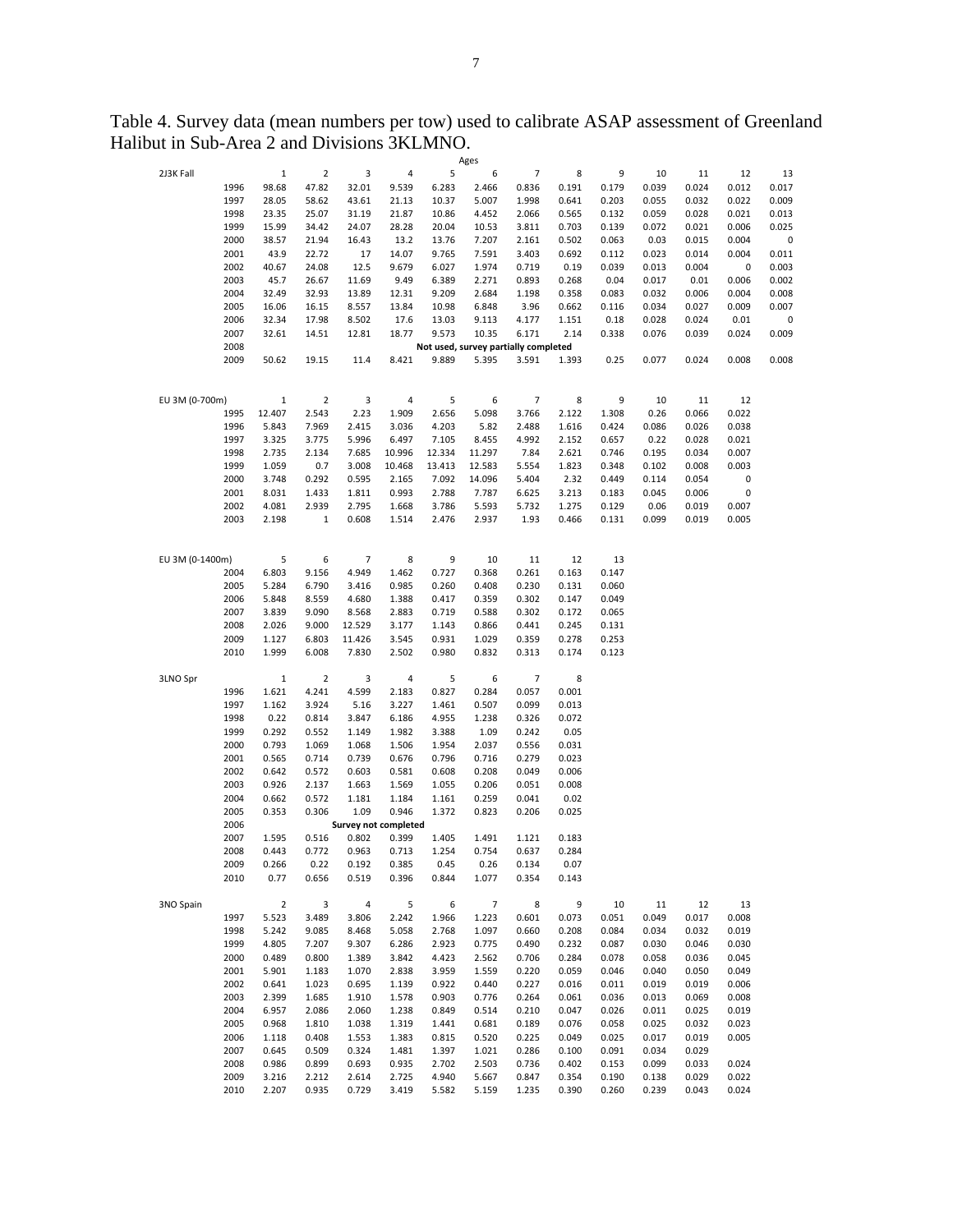| Parameter                             | Phase | lambda CV    |      | Initial guess | Rational |
|---------------------------------------|-------|--------------|------|---------------|----------|
| <b>Unexploited Stock Size</b>         | 1     |              |      | 700000        |          |
| Deviation from unexploited Stock Size |       | 1            | 0.2  |               |          |
| Catchability in 1st Year              | 1     |              |      | 0.0001        |          |
| mF in 1st year                        | 1     | 1            | 1    | 0.5           |          |
| S/R steepness                         | 2     |              |      | 1             |          |
| Deviation from initial steepness      |       | $\mathbf{1}$ | 0.2  |               |          |
| Recruitment deviation                 | 3     | 1            | 1    |               |          |
| N in 1st year                         | 4     | 1            | 0.9  |               |          |
| mF deviations                         | 4     | 1            | 1    |               |          |
| Catch in Wt                           |       | 1            | 0.03 |               |          |
| Index fit (34)                        |       | 1            |      |               |          |
| Indexes q                             |       | 0            | 1    |               |          |
| Indexes q deviations                  |       | 0            | 1    |               |          |
| Block 4 selectivity parameters (4)    | 2     | 1            | 1    |               |          |

Table 5. Greenland Halibut in SA 2+3 - ASAP formulation - parameters estimated and components of the objective function.

Table 6. Greenland Halibut in SA 2+3 - ASAP formulation fit– Components of the objective function

| Component                       | Lambda         | obj_fun     |
|---------------------------------|----------------|-------------|
| Objective function Total        |                | 9824.44     |
|                                 |                |             |
| Catch_Fleet_Total               | $\mathbf{1}$   | 1005.89     |
|                                 | 0              | 0           |
| Index_Fit_Total                 | 54             | 7460.57     |
| Catch_Age_Comps                 |                | 751.209     |
| Sel_Param_43 (ascending A50)    | 1              | 2.60981     |
| Sel Param 44 (ascending slope)  | $\mathbf{1}$   | 0.0465767   |
| Sel_Param_45 (descending A50)   | 1              | 2.60945     |
| Sel_Param_46 (descending slope) | 1              | 3.71866     |
| Sel_Params_Total                | 4              | 8.98449     |
| Fmult_year1_fleet_1             | 2              | 0.0639145   |
| Fmult_year1_fleet_Total         | 2              | 0.0639145   |
| Fmult_devs_fleet_1              | $\mathbf{1}$   | 3.17991     |
| Fmult_devs_fleet_Total          | $\mathbf{1}$   | 3.17991     |
| N_year_1                        | $\mathbf{1}$   | 133.128     |
| Recruit_devs                    | $\mathbf{1}$   | 448.069     |
| SRR_steepness                   | $\overline{2}$ | $-0.698228$ |
| SRR_unexpl_stock                | $\overline{2}$ | 14.0473     |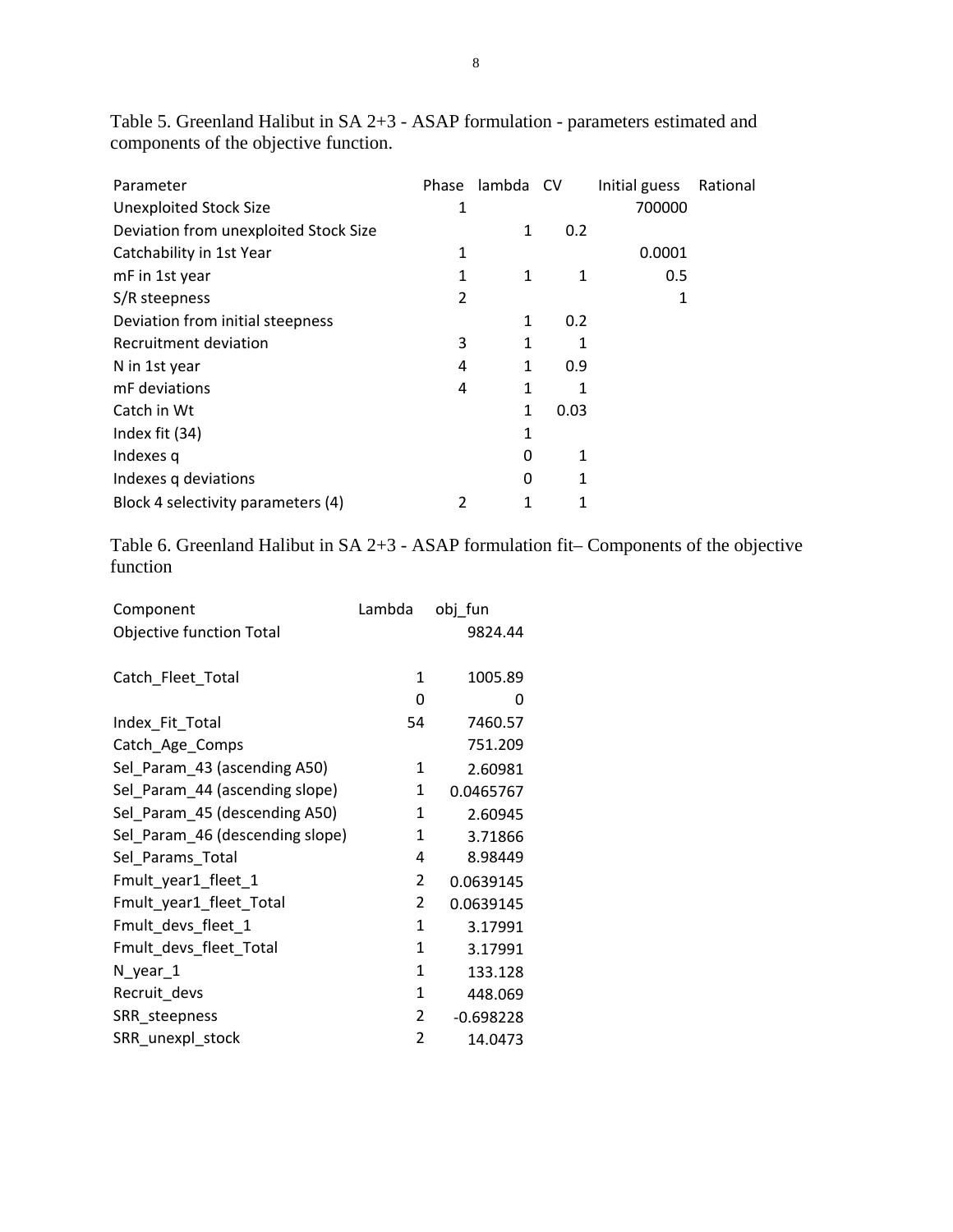Table 7. Greenland Halibut in SA 2+3 - ASAP formulation fit– Root Mean Square Error computed from Standardized Residuals

| Component          | Nb resids | <b>RMSE</b> |
|--------------------|-----------|-------------|
| Catch_Fleet_Total  | 36        | 6.36632     |
| Index $_1$         | 9         | 4.51583     |
| _Index_2           | 9         | 5.90735     |
| Index_3            | 9         | 5.7972      |
| _Index_4           | 9         | 4.44671     |
| _Index_5           | 9         | 3.15848     |
| Index_6            | 9         | 2.53229     |
| Index_7            | 9         | 3.40726     |
| _Index_8           | 9         | 5.24745     |
| _Index_9           | 9         | 5.66071     |
| Index $_10$        | 9         | 5.12183     |
| Index_11           | 9         | 6.60521     |
| Index 12           | 7         | 7.14826     |
| $Index_13$         | 14        | 2.75547     |
| $Index_14$         | 14        | 2.62528     |
| Index_15           | 14        | 3.34597     |
| Index $_1$ 16      | 14        | 2.98018     |
| Index_17           | 14        | 2.0152      |
| Index_18           | 14        | 3.4111      |
| $_$ lndex $_19$    | 14        | 4.98487     |
| $Index_20$         | 14        | 4.75927     |
| _Index_21          | 14        | 5.22567     |
| _Index_22          | 14        | 3.63107     |
| Index_23           | 14        | 4.58498     |
| $\_$ Index $\_$ 24 | 13        | 4.95472     |
| Index_25           | 12        | 5.6396      |
| Index_26           | 14        | 5.08906     |
| Index_27           | 14        | 5.43816     |
| $Index_28$         | 14        | 5.44052     |
| Index_29           | 14        | 4.57544     |
| Index_30           | 14        | 3.67737     |
| Index_31           | 14        | 5.49104     |
| Index_32           | 14        | 8.44939     |
| _Index_33          | 14        | 11.4309     |
| _Index_34          | 7         | 4.30406     |
| Index_35           | 7         | 2.15908     |
| Index_36           | 7         | 2.98475     |
| _Index_37          | 7         | 1.58343     |
| Index_38           | 7         | 3.63383     |
| Index 39           | 7         | 3.02477     |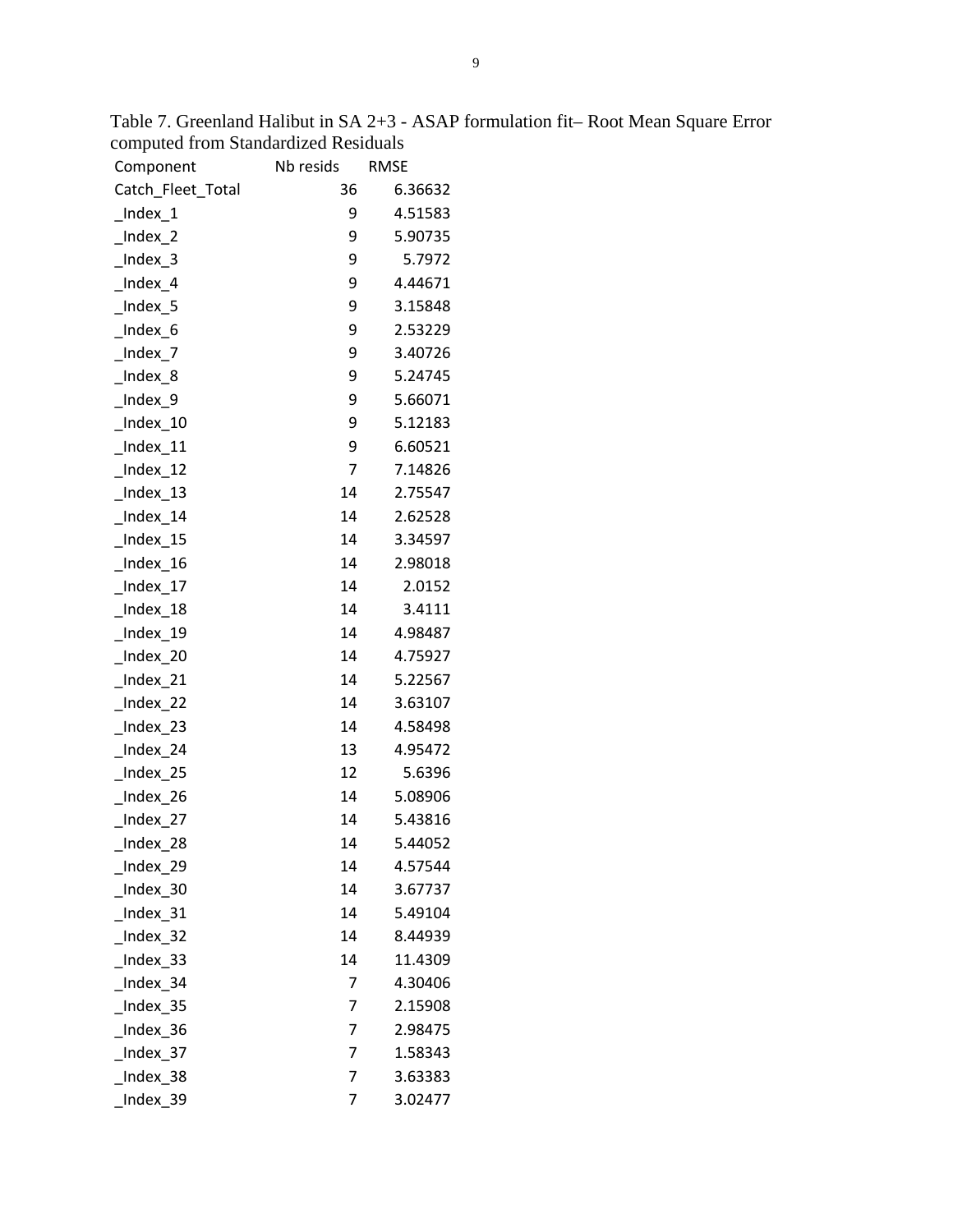| $\_$ Index $\_$ 40    | 7              | 5.25047   |
|-----------------------|----------------|-----------|
| $\_$ Index $\_41$     | 7              | 3.83989   |
| $\_$ Index $\_42$     | $\overline{7}$ | 4.48646   |
| $\_$ Index $\_43$     | 14             | 7.89999   |
| $\_$ Index $\_44$     | 14             | 6.26749   |
| $\_$ Index $\_45$     | 14             | 6.07838   |
| $\_$ Index $\_46$     | 14             | 4.48422   |
| $\_$ Index $\_47$     | 14             | 6.37446   |
| $_$ lndex $_48$       | 14             | 7.19397   |
| $\_$ Index $\_$ 49    | 14             | 4.1755    |
| $\_$ Index $\_50$     | 14             | 5.29004   |
| $\_$ Index $\_51$     | 14             | 4.32219   |
| $_$ Index $_52$       | 14             | 4.43512   |
| $_{\text{$ Index}_53} | 14             | 5.73635   |
| $_$ lndex $_54$       | 13             | 7.11229   |
| Index_Total           | 627            | 5.24523   |
| Nyear1                | 13             | 0.297425  |
| Fmult_Year1           | $\mathbf{1}$   | 0.206783  |
| _Fmult_devs_Fleet_1   | 35             | 0.368497  |
| Fmult_devs_Total      | 35             | 0.368497  |
| Recruit_devs          | 36             | 0.381779  |
| Fleet_Sel_params      | 4              | 0.267373  |
| SRR steepness         | 1              | 0.0649381 |
| SRR unexpl S          | $\mathbf 1$    | 1.60552   |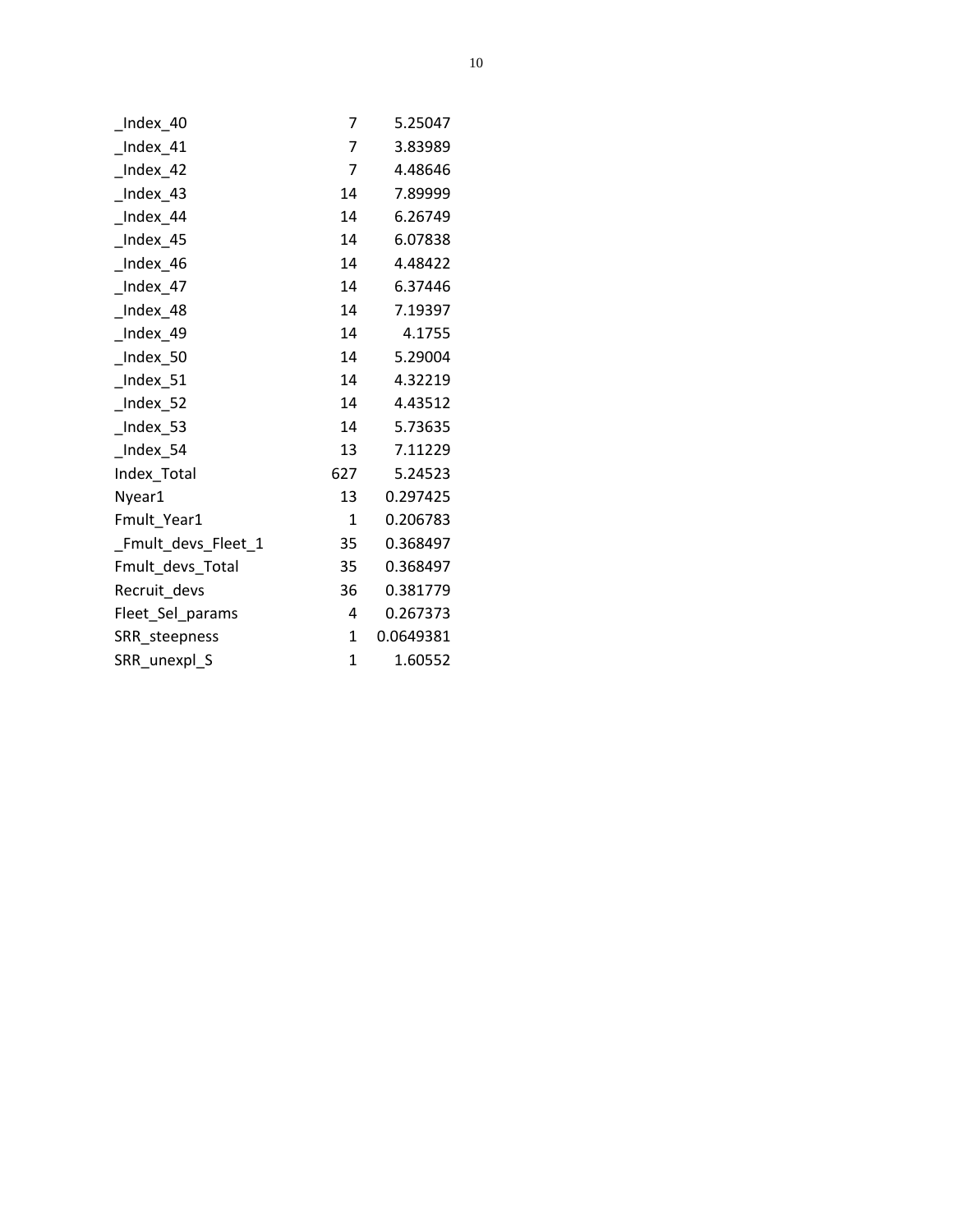| Year | <b>Input Sample</b> | Estimated   |
|------|---------------------|-------------|
|      | size                | Sample size |
| 1975 | 100                 | 292         |
| 1976 | 100                 | 28          |
| 1977 | 100                 | 86          |
| 1978 | 100                 | 73          |
| 1979 | 100                 | 39          |
| 1980 | 100                 | 29          |
| 1981 | 100                 | 556         |
| 1982 | 100                 | 342         |
| 1983 | 100                 | 107         |
| 1984 | 100                 | 148         |
| 1985 | 100                 | 56          |
| 1986 | 100                 | 89          |
| 1987 | 100                 | 74          |
| 1988 | 100                 | 41          |
| 1989 | 100                 | 63          |
| 1990 | 100                 | 67          |
| 1991 | 100                 | 127         |
| 1992 | 100                 | 129         |
| 1993 | 100                 | 25          |
| 1994 | 100                 | 10          |
| 1995 | 100                 | 25          |
| 1996 | 100                 | 85          |
| 1997 | 100                 | 16          |
| 1998 | 100                 | 39          |
| 1999 | 100                 | 15          |
| 2000 | 100                 | 9           |
| 2001 | 100                 | 12          |
| 2002 | 100                 | 15          |
| 2003 | 100                 | 177         |
| 2004 | 100                 | 272         |
| 2005 | 100                 | 49          |
| 2006 | 100                 | 226         |
| 2007 | 100                 | 39          |
| 2008 | 100                 | 62          |
| 2009 | 100                 | 118         |
| 2010 | 100                 | 45          |

Table 8. Greenland Halibut in SA 2+3 - ASAP formulation fit– Input and Estimated effective sample sizes for catch at age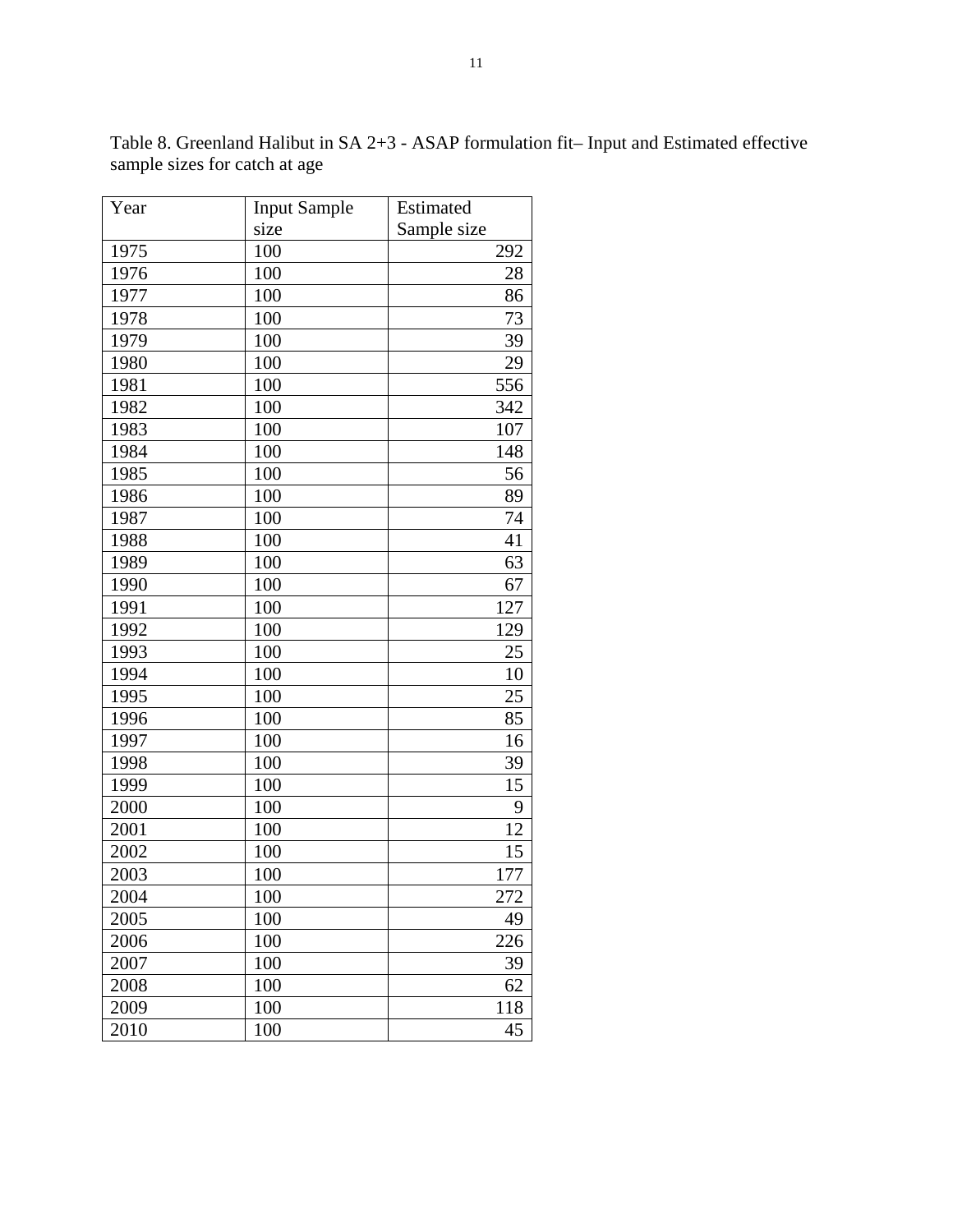| F |                | 1975           | 1976           | 1977           | 1978           | 1979           | 1980  | 1981           | 1982           | 1983           | 1984           | 1985           | 1986           | 1987           | 1988           | 1989           | 1990           | 1991           | 1992           |
|---|----------------|----------------|----------------|----------------|----------------|----------------|-------|----------------|----------------|----------------|----------------|----------------|----------------|----------------|----------------|----------------|----------------|----------------|----------------|
|   | 1              | 0.000          | 0.000          | 0.000          | 0.000          | 0.000          | 0.000 | 0.000          | 0.000          | 0.000          | 0.000          | 0.000          | 0.000          | 0.000          | 0.000          | 0.000          | 0.000          | 0.000          | 0.000          |
|   | $\overline{2}$ | 0.000          | 0.000          | 0.000          | 0.000          | 0.000          | 0.000 | 0.000          | 0.000          | 0.000          | 0.000          | 0.000          | 0.000          | 0.000          | 0.000          | 0.000          | 0.000          | 0.000          | 0.000          |
|   | 3              | 0.000          | 0.000          | 0.000          | 0.000          | 0.000          | 0.000 | 0.000          | 0.000          | 0.000          | 0.000          | 0.000          | 0.000          | 0.000          | 0.000          | 0.000          | 0.000          | 0.000          | 0.000          |
|   | 4              | 0.002          | 0.002          | 0.002          | 0.003          | 0.002          | 0.003 | 0.003          | 0.002          | 0.002          | 0.003          | 0.002          | 0.001          | 0.002          | 0.001          | 0.001          | 0.002          | 0.002          | 0.003          |
|   | 5              | 0.014          | 0.012          | 0.016          | 0.020          | 0.017          | 0.018 | 0.019          | 0.016          | 0.017          | 0.020          | 0.013          | 0.010          | 0.016          | 0.008          | 0.007          | 0.014          | 0.019          | 0.024          |
|   | 6              | 0.087          | 0.075          | 0.098          | 0.124          | 0.103          | 0.113 | 0.119          | 0.100          | 0.104          | 0.123          | 0.091          | 0.070          | 0.106          | 0.054          | 0.045          | 0.096          | 0.133          | 0.167          |
|   | $\overline{7}$ | 0.330          | 0.288          | 0.375          | 0.474          | 0.392          | 0.431 | 0.453          | 0.383          | 0.397          | 0.469          | 0.341          | 0.265          | 0.400          | 0.204          | 0.170          | 0.359          | 0.499          | 0.627          |
|   | 8              | 0.547          | 0.477          | 0.621          | 0.785          | 0.649          | 0.714 | 0.751          | 0.634          | 0.657          | 0.777          | 0.499          | 0.388          | 0.586          | 0.299          | 0.249          | 0.527          | 0.732          | 0.919          |
|   | 9              | 0.594          | 0.518          | 0.675          | 0.853          | 0.704          | 0.775 | 0.815          | 0.689          | 0.714          | 0.844          | 0.500          | 0.388          | 0.587          | 0.299          | 0.249          | 0.527          | 0.732          | 0.919          |
|   | 10             | 0.591          | 0.515          | 0.671          | 0.848          | 0.701          | 0.771 | 0.811          | 0.685          | 0.710          | 0.839          | 0.468          | 0.364          | 0.550          | 0.280          | 0.234          | 0.494          | 0.686          | 0.861          |
|   | 11             | 0.579          | 0.505          | 0.657          | 0.831          | 0.686          | 0.755 | 0.794          | 0.671          | 0.695          | 0.822          | 0.434          | 0.337          | 0.509          | 0.259          | 0.216          | 0.458          | 0.635          | 0.798          |
|   | 12             | 0.557          | 0.486          | 0.633          | 0.800          | 0.661          | 0.727 | 0.764          | 0.646          | 0.669          | 0.792          | 0.400          | 0.311          | 0.469          | 0.239          | 0.199          | 0.422          | 0.586          | 0.736          |
|   | 13             | 0.486          | 0.424          | 0.552          | 0.697          | 0.576          | 0.634 | 0.667          | 0.563          | 0.584          | 0.690          | 0.367          | 0.286          | 0.431          | 0.220          | 0.183          | 0.388          | 0.538          | 0.676          |
|   | 14             | 0.269          | 0.235          | 0.306          | 0.387          | 0.320          | 0.352 | 0.370          | 0.312          | 0.324          | 0.383          | 0.336          | 0.261          | 0.395          | 0.201          | 0.168          | 0.355          | 0.493          | 0.619          |
|   |                |                |                |                |                |                |       |                |                |                |                |                |                |                |                |                |                |                |                |
| F |                | 1993           | 1994           | 1995           | 1996           | 1997           | 1998  | 1999           | 2000           | 2001           | 2002           | 2003           | 2004           | 2005           | 2006           | 2007           | 2008           | 2009           | 2010           |
|   | 1              | 0.000          | 0.000          | 0.000          | 0.000          | 0.000          | 0.000 | 0.000          | 0.000          | 0.000          | 0.000          | 0.000          | 0.000          | 0.000          | 0.000          | 0.000          | 0.000          | 0.000          | 0.000          |
|   | $\overline{2}$ | 0.000          | 0.000          | 0.000          | 0.000          | 0.000          | 0.000 | 0.000          | 0.000          | 0.000          | 0.000          | 0.000          | 0.000          | 0.000          | 0.000          | 0.000          | 0.000          | 0.000          | 0.000          |
|   | 3              | 0.002          | 0.003          | 0.001          | 0.001          | 0.001          | 0.001 | 0.001          | 0.002          | 0.003          | 0.002          | 0.001          | 0.001          | 0.001          | 0.001          | 0.001          | 0.001          | 0.001          | 0.001          |
|   | 4              | 0.015          | 0.021          | 0.010          | 0.010          | 0.009          | 0.009 | 0.010          | 0.018          | 0.024          | 0.016          | 0.009          | 0.008          | 0.007          | 0.006          | 0.005          | 0.005          | 0.005          | 0.006          |
|   | 5              | 0.103          | 0.149          | 0.070          | 0.072          | 0.066          | 0.066 | 0.071          | 0.126          | 0.166          | 0.112          | 0.058          | 0.047          | 0.043          | 0.038          | 0.033          | 0.032          | 0.031          | 0.037          |
|   | 6              | 0.513          | 0.742          | 0.350          | 0.359          | 0.327          | 0.328 | 0.354          | 0.630          | 0.829          | 0.558          | 0.304          | 0.251          | 0.227          | 0.200          | 0.177          | 0.169          | 0.165          | 0.196          |
|   | 7              | 1.005          | 1.453          | 0.685          | 0.702          | 0.640          | 0.643 | 0.692          | 1.233          | 1.623          | 1.092          | 0.948          | 0.782          | 0.707          | 0.622          | 0.550          | 0.527          | 0.515          | 0.609          |
|   | 8<br>9         | 1.016          | 1.468          | 0.692          | 0.709          | 0.647          | 0.649 | 0.699          | 1.246          | 1.639          | 1.103          | 1.280          | 1.056          | 0.954          | 0.840          | 0.743          | 0.711          | 0.696          | 0.823          |
|   |                | 0.883          | 1.276          | 0.602          | 0.617          | 0.562          | 0.564 | 0.608          | 1.083          | 1.425          | 0.959          | 1.050          | 0.866          | 0.782          | 0.689          | 0.609          | 0.583          | 0.571          | 0.675          |
|   | 10             | 0.747          | 1.080          | 0.509          | 0.522          | 0.476          | 0.478 | 0.515          | 0.917          | 1.206          | 0.812          | 0.680          | 0.561          | 0.507          | 0.446          | 0.395          | 0.378          | 0.370          | 0.437<br>0.243 |
|   | 11             | 0.626          | 0.905          | 0.426          | 0.437          | 0.399          | 0.400 | 0.431          | 0.768          | 1.010          | 0.680          | 0.378          | 0.312          | 0.282          | 0.248          | 0.220          | 0.210          | 0.206          |                |
|   | 12<br>13       | 0.521          | 0.753          | 0.355          | 0.364          | 0.332          | 0.333 | 0.359          | 0.639          | 0.841          | 0.566          | 0.191          | 0.157          | 0.142          | 0.125          | 0.111          | 0.106          | 0.104          | 0.122          |
|   | 14             | 0.431<br>0.355 | 0.623<br>0.513 | 0.294<br>0.242 | 0.301<br>0.248 | 0.274<br>0.226 | 0.275 | 0.297<br>0.244 | 0.529<br>0.435 | 0.695<br>0.573 | 0.468<br>0.386 | 0.091<br>0.042 | 0.075<br>0.035 | 0.068<br>0.031 | 0.060<br>0.028 | 0.053<br>0.024 | 0.050<br>0.023 | 0.049<br>0.023 | 0.058<br>0.027 |
|   |                |                |                |                |                |                | 0.227 |                |                |                |                |                |                |                |                |                |                |                |                |
|   |                |                |                |                |                |                |       |                |                |                |                |                |                |                |                |                |                |                |                |

Table 9. Greenland Halibut in SA 2+3 - ASAP formulation results – Fishing mortalities.

Table 10. Greenland Halibut in SA 2+3 - ASAP formulation results – Population numbers.

| N |                | 1975   | 1976   | 1977   | 1978   | 1979   | 1980   | 1981   | 1982   | 1983   | 1984   | 1985   | 1986   | 1987   | 1988   | 1989   | 1990   | 1991  | 1992         |       |
|---|----------------|--------|--------|--------|--------|--------|--------|--------|--------|--------|--------|--------|--------|--------|--------|--------|--------|-------|--------------|-------|
|   | 1              | 101245 | 101613 | 98934  | 73130  | 89445  | 126447 | 129245 | 126517 | 153506 | 171987 | 147091 | 149359 | 182807 | 154097 | 81976  | 77448  | 79545 | 105520       |       |
|   | $\overline{2}$ | 126784 | 82892  | 83194  | 81000  | 59874  | 73232  | 103526 | 105817 | 103583 | 125680 | 140811 | 120428 | 122285 | 149670 | 126164 | 67117  | 63409 | 65126        |       |
|   | 3              | 106313 | 103802 | 67866  | 68113  | 66317  | 49021  | 59957  | 84760  | 86635  | 84807  | 102898 | 115287 | 98598  | 100118 | 122539 | 103294 | 54950 | 51915        |       |
|   | Δ              | 62782  | 87016  | 84964  | 55546  | 55743  | 54277  | 40119  | 49069  | 69372  | 70906  | 69405  | 84229  | 94374  | 80706  | 81960  | 100317 | 84553 | 44976        |       |
|   |                | 46125  | 51295  | 71114  | 69398  | 45341  | 45526  | 44318  | 32753  | 40077  | 56655  | 57882  | 56727  | 68870  | 77113  | 66010  | 67046  | 81985 | 69054        |       |
|   | 6              | 29792  | 37236  | 41484  | 57300  | 55682  | 36508  | 36595  | 35590  | 26382  | 32262  | 45467  | 46764  | 45967  | 55513  | 62635  | 53687  | 54129 | 65830        |       |
|   | $\overline{ }$ | 24625  | 22369  | 28270  | 30785  | 41432  | 41142  | 26699  | 26607  | 26357  | 19467  | 23358  | 33999  | 35682  | 33836  | 43052  | 49015  | 39946 | 38806        |       |
|   | 8              | 15486  | 14488  | 13730  | 15904  | 15685  | 22925  | 21888  | 13892  | 14850  | 14509  | 9967   | 13603  | 21359  | 19584  | 22596  | 29741  | 28013 | 19855        |       |
|   | 9              | 9790   | 7336   | 7361   | 6038   | 5936   | 6711   | 9192   | 8459   | 6030   | 6301   | 5460   | 4953   | 7554   | 9731   | 11895  | 14422  | 14378 | 11036        |       |
|   | 10             | 3952   | 4426   | 3578   | 3070   | 2107   | 2403   | 2532   | 3332   | 3478   | 2419   | 2219   | 2712   | 2750   | 3440   | 5909   | 7591   | 6970  | 5661         |       |
|   | 11             | 1642   | 1792   | 2165   | 1498   | 1076   | 856    | 910    | 922    | 1375   | 1400   | 855    | 1137   | 1543   | 1299   | 2129   | 3830   | 3792  | 2873         |       |
|   | 12             | 608    | 754    | 886    | 918    | 534    | 444    | 329    | 337    | 386    | 562    | 504    | 454    | 665    | 759    | 821    | 1404   | 1984  | 1644         |       |
|   | 13             | 470    | 285    | 380    | 385    | 338    | 226    | 176    | 126    | 145    | 162    | 208    | 277    | 272    | 340    | 489    | 550    | 754   | 904          |       |
|   | 14             | 636    | 634    | 564    | 519    | 445    | 420    | 340    | 266    | 218    | 195    | 175    | 221    | 309    | 315    | 435    | 635    | 670   | 696          |       |
|   |                |        |        |        |        |        |        |        |        |        |        |        |        |        |        |        |        |       |              |       |
| N |                | 1993   | 1994   | 1995   | 1996   | 1997   | 1998   | 1999   | 2000   | 2001   | 2002   | 2003   | 2004   | 2005   | 2006   | 2007   | 2008   | 2009  | 2010         | 2011  |
|   | $\mathbf{1}$   | 125312 | 188681 | 265280 | 231695 | 126535 | 77360  | 77113  | 116692 | 118962 | 125241 | 123749 | 78652  | 75192  | 75211  | 73452  | 70402  | 99543 | 138306       |       |
|   | $\overline{2}$ | 86393  | 102597 | 154479 | 217193 | 189696 | 103598 | 63337  | 63135  | 95539  | 97398  | 102539 | 101313 | 64393  | 61560  | 61576  | 60137  | 57639 | 81498 113233 |       |
|   | 3              | 53321  | 70711  | 83962  | 126450 | 177785 | 155279 | 84802  | 51845  | 51671  | 78183  | 79716  | 83932  | 82932  | 52711  | 50394  | 50407  | 49229 | 47185        | 66715 |
|   | Δ              | 42489  | 43571  | 57732  | 68652  | 103389 | 145379 | 126975 | 69338  | 42347  | 42173  | 63877  | 65169  | 68633  | 67824  | 43114  | 41223  | 41236 | 40273        | 38595 |
|   | 5              | 36709  | 34282  | 34927  | 46798  | 55637  | 83863  | 117919 | 102917 | 55760  | 33862  | 33984  | 51808  | 52943  | 55799  | 55188  | 35106  | 33575 | 33589        | 32774 |
|   | 6              | 55171  | 27114  | 24186  | 26658  | 35657  | 42660  | 64288  | 89934  | 74261  | 38662  | 24789  | 26268  | 40449  | 41526  | 43992  | 43699  | 27838 | 26642        | 26501 |
|   |                | 45619  | 27030  | 10568  | 13957  | 15250  | 21051  | 25155  | 36957  | 39219  | 26545  | 18119  | 14970  | 16730  | 26395  | 27845  | 30184  | 30211 | 19316        | 17936 |
|   | 8              | 16978  | 13667  | 5174   | 4362   | 5664   | 6582   | 9064   | 10306  | 8815   | 6338   | 7290   | 5749   | 5606   | 6757   | 11603  | 13148  | 14593 | 14773        | 8598  |
|   | 9              | 6488   | 5034   | 2578   | 2121   | 1757   | 2429   | 2816   | 3688   | 2427   | 1401   | 1721   | 1660   | 1637   | 1768   | 2389   | 4518   | 5286  | 5957         | 5312  |
|   | 10             | 3604   | 2197   | 1150   | 1157   | 937    | 820    | 1131   | 1255   | 1022   | 478    | 440    | 493    | 572    | 613    | 727    | 1063   | 2065  | 2446         | 2484  |
|   | 11             | 1959   | 1398   | 611    | 566    | 562    | 477    | 416    | 553    | 411    | 251    | 174    | 182    | 230    | 282    | 321    | 401    | 597   | 1168         | 1293  |
|   | 12             | 1059   | 857    | 463    | 326    | 299    | 309    | 262    | 222    | 210    | 122    | 104    | 97     | 109    | 142    | 180    | 211    | 266   | 398          | 750   |
|   | 13             | 645    | 515    | 331    | 266    | 186    | 176    | 181    | 150    | 96     | 74     | 57     | 70     | 68     | 78     | 103    | 132    | 155   | 196          | 288   |
|   | 14             | 683    | 736    | 587    | 579    | 531    | 463    | 411    | 374    | 270    | 164    | 129    | 144    | 167    | 185    | 207    | 245    | 299   | 360          | 439   |
|   |                |        |        |        |        |        |        |        |        |        |        |        |        |        |        |        |        |       |              |       |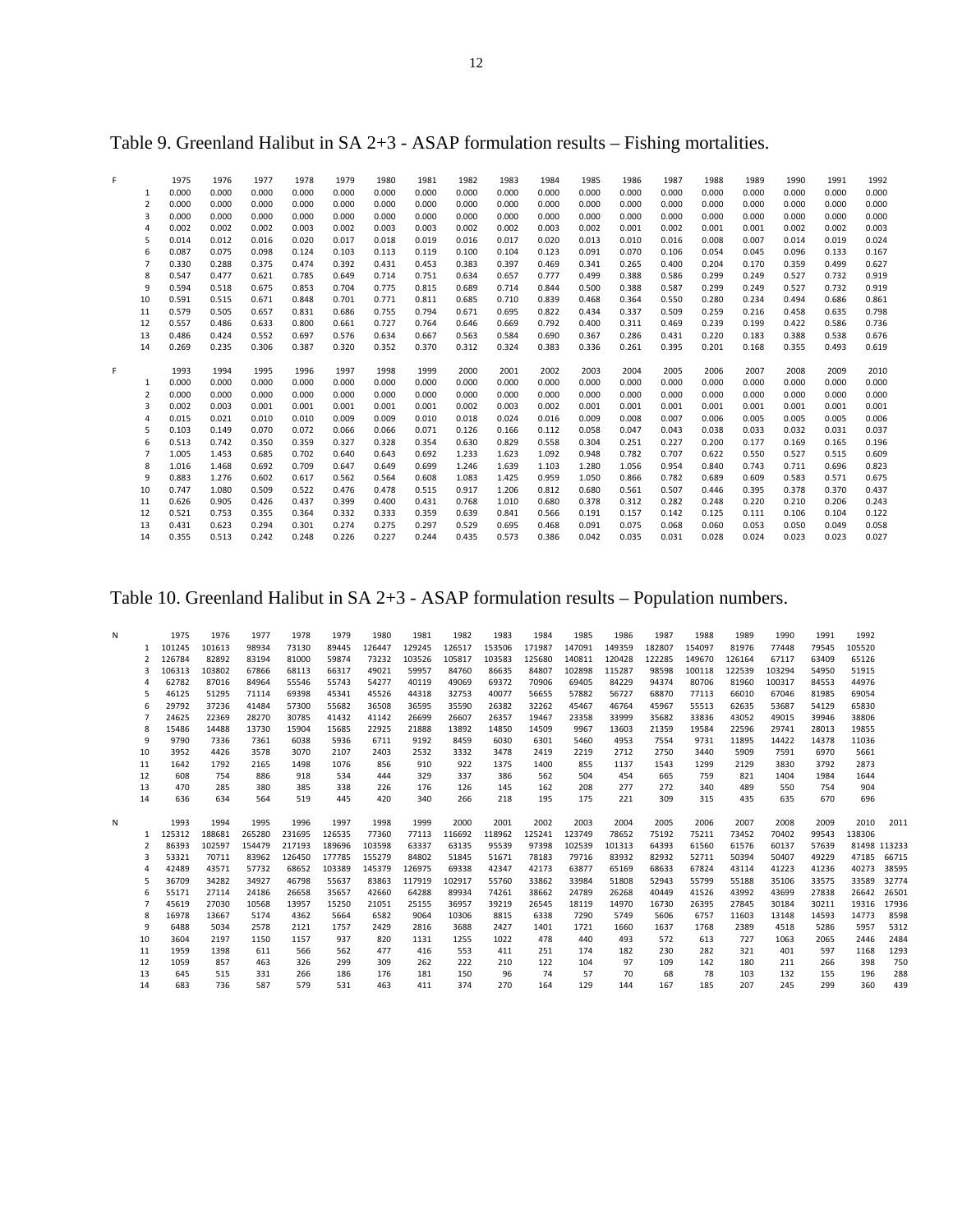

Figure 1 : Greenland Halibut in SA 2+3 - Selectivity blocks from the ASAP formulation. Selectivity is fixed for 1975 to 1992 in 3 blocks and estimated for the period 2003 on.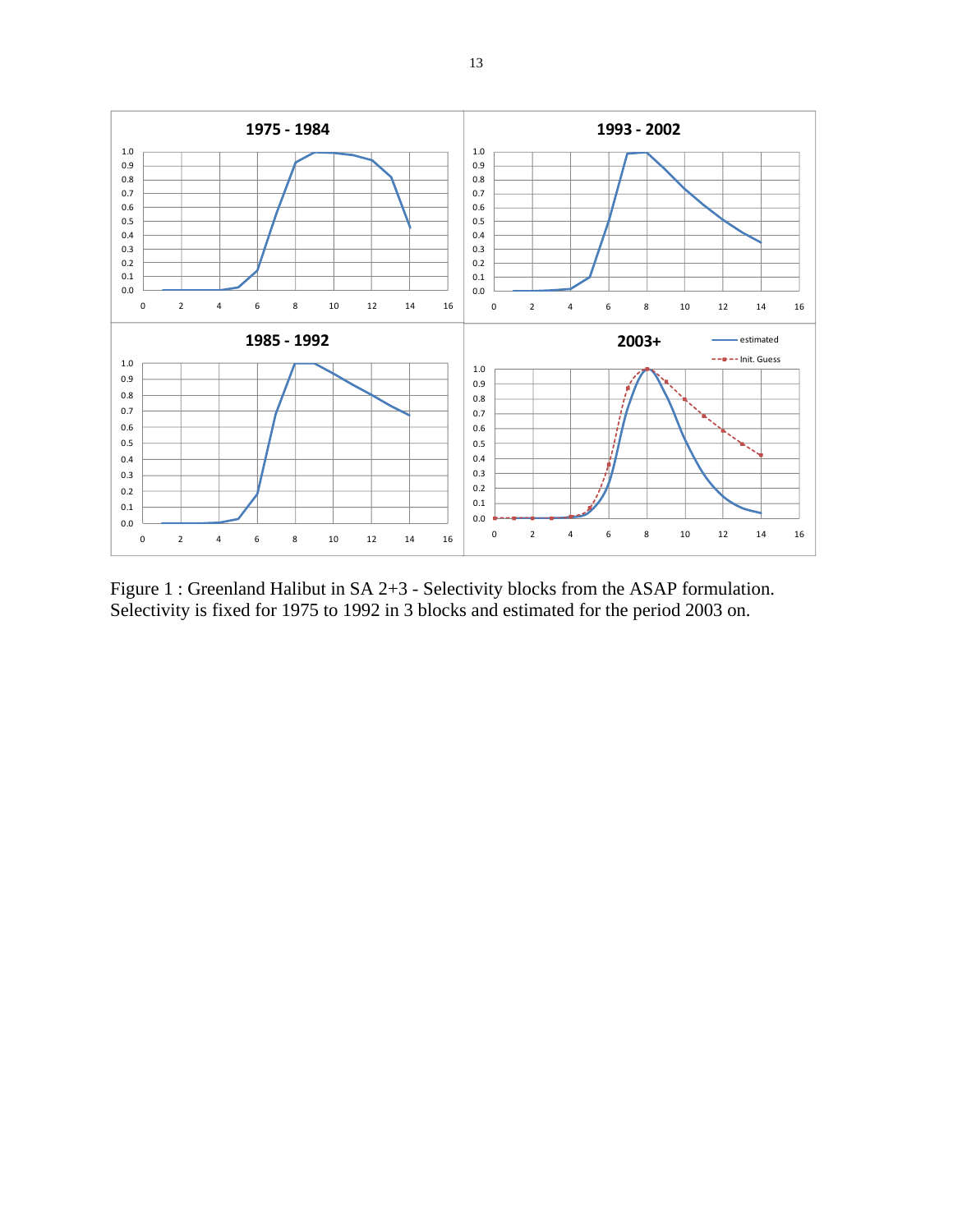

Figure 2 : Greenland Halibut in SA 2+3 – standardized residuals from ASAP formulation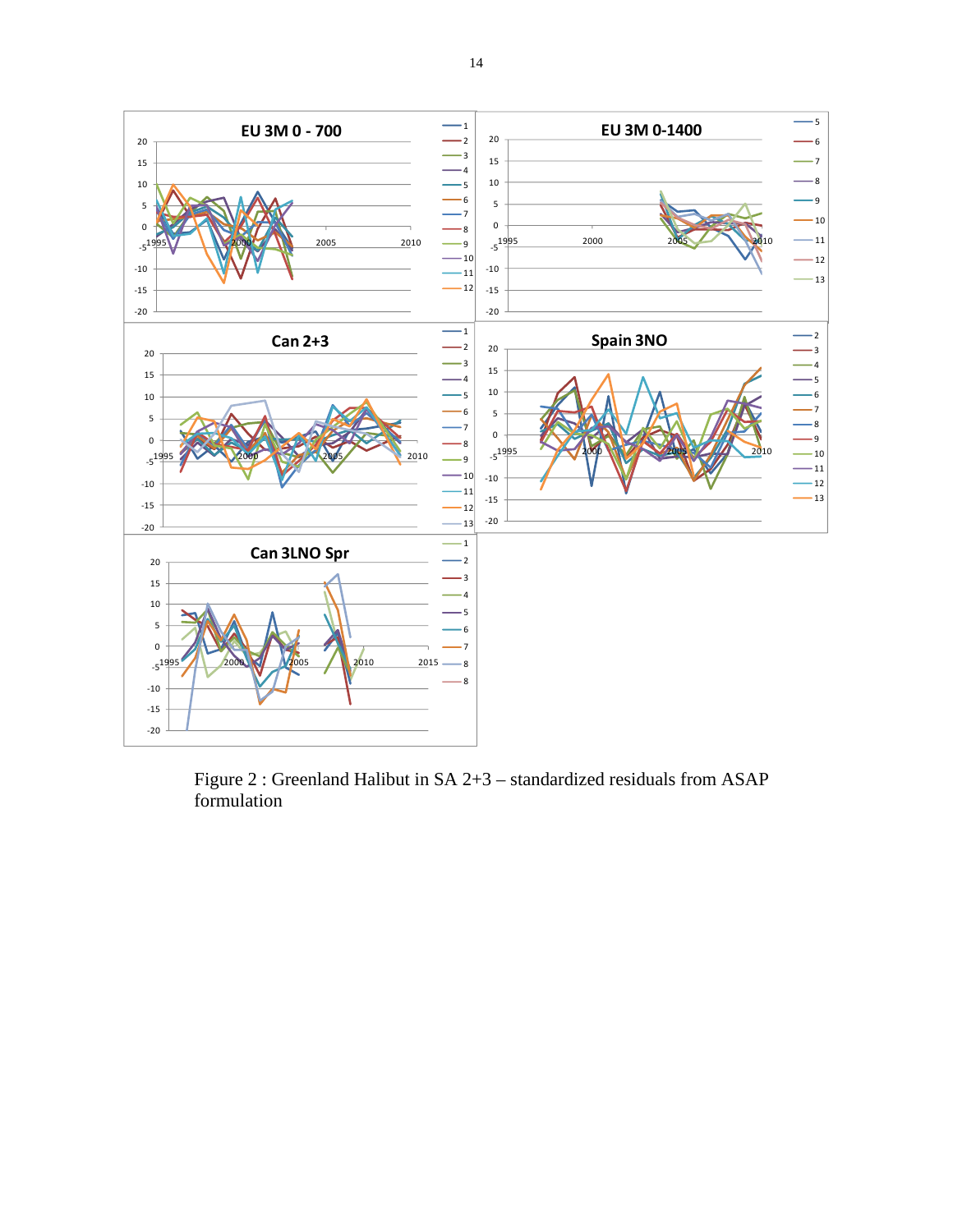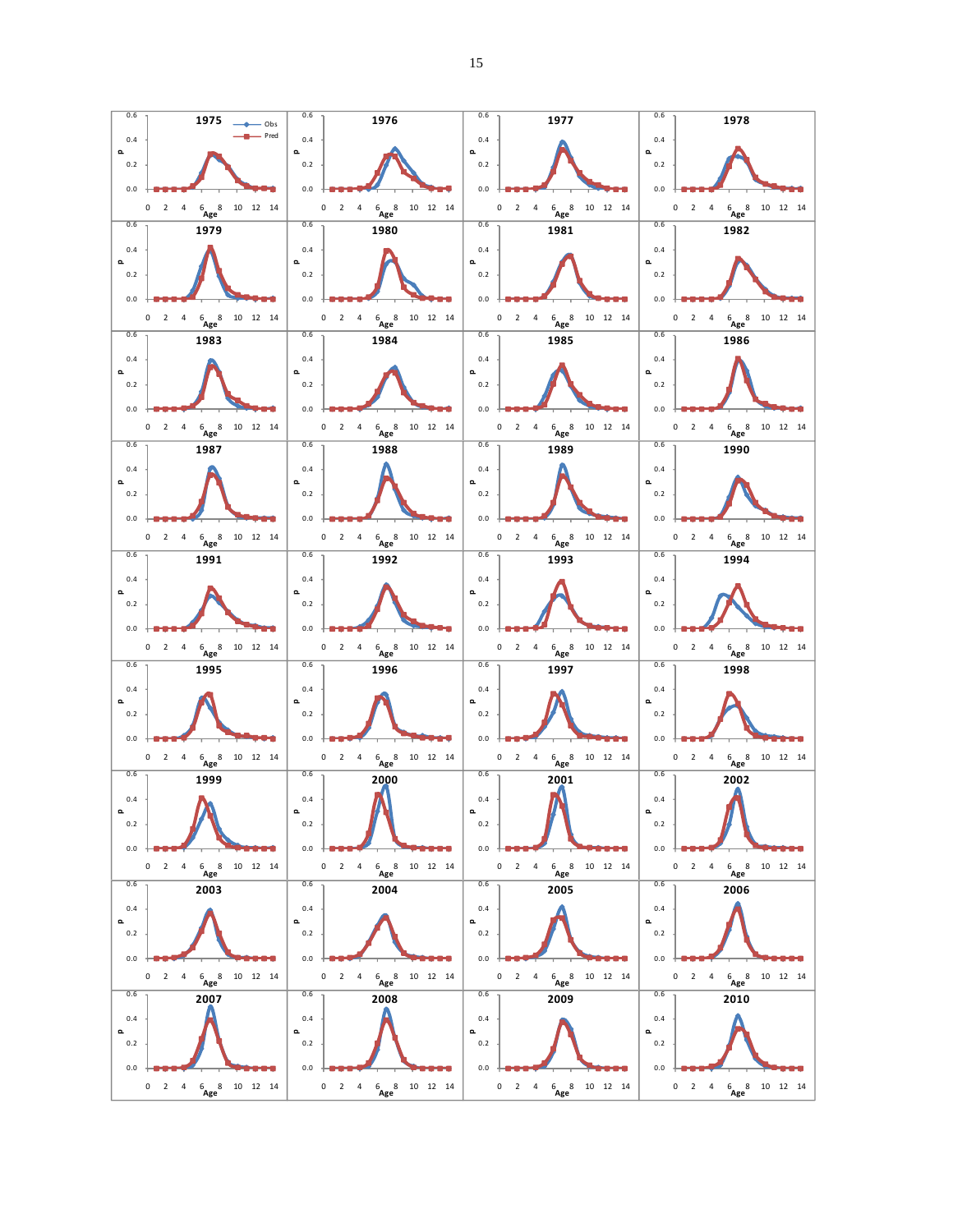

Figure 3: Greenland Halibut in SA 2+3 – Expected and observed proportions at age in the catch.

Figure 4: Greenland Halibut in SA 2+3 - Beverton & Holt Stock Recruitment relation fitted to the 10+ biomass as a proxy for SSB and used in the ASAP formulation.



Figure 5: Greenland Halibut in SA 2+3 - Estimates of numbers at age in 2010 from ASAP and XSA.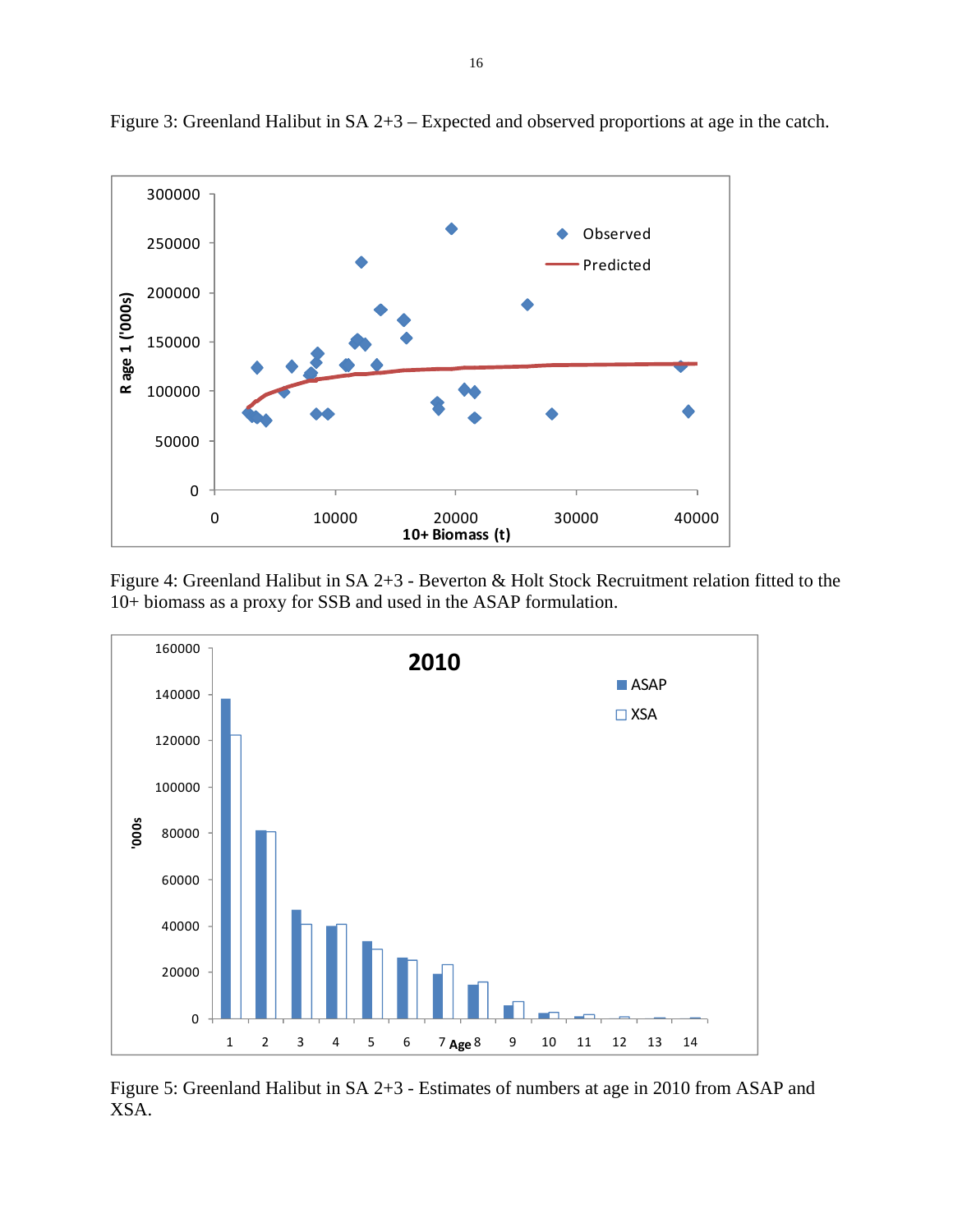

Figure 6 : Greenland Halibut in SA 2+3 - Estimates of trends in average fishing mortality, exploitable (5+B) and SSB proxy (10+B), Total abundance and recruitment (age 1) from ASAP and XSA. Observed and predicted total catch from ASAP is also presented.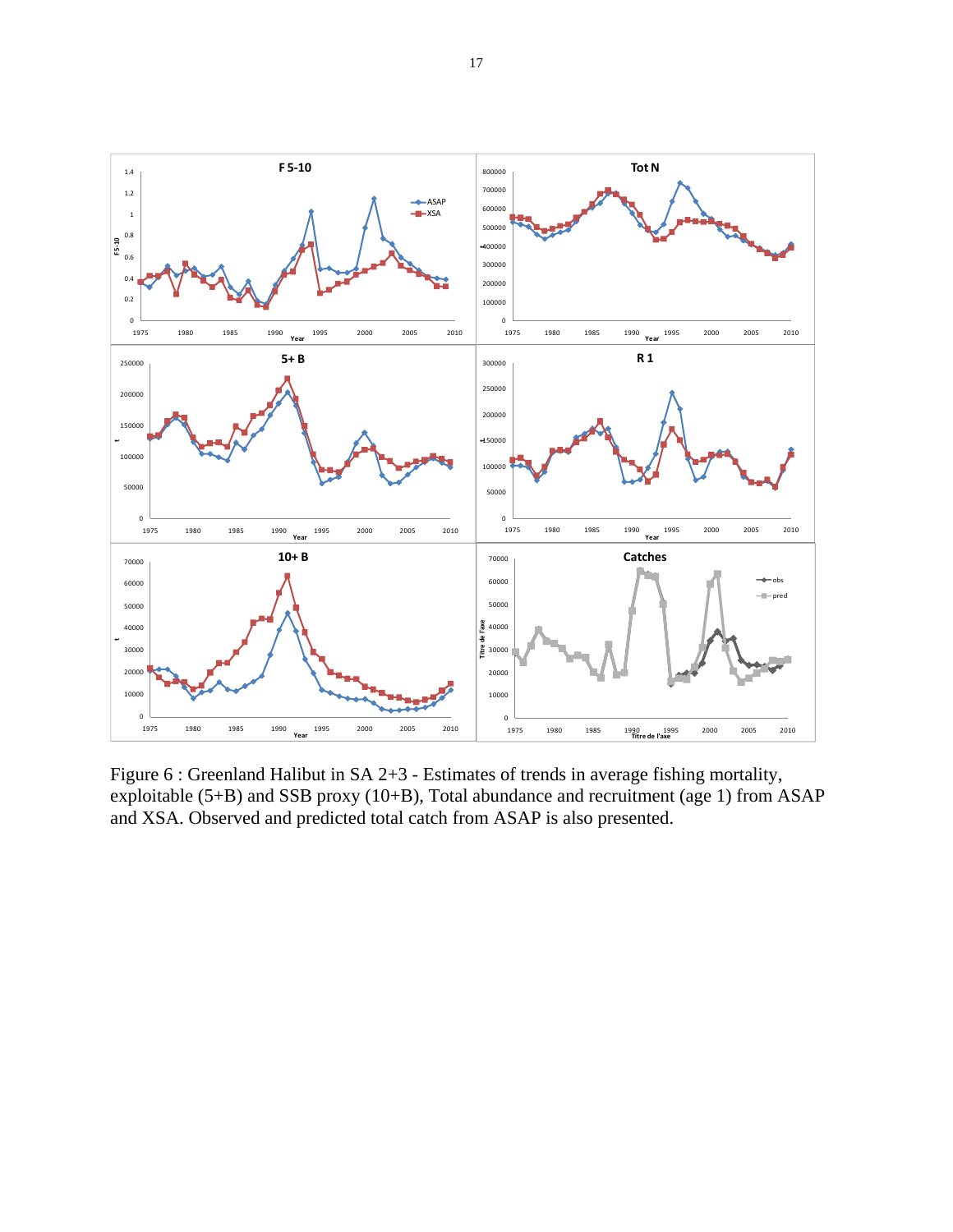

Figure 7: Greenland Halibut in SA 2+3 - ASAP formulation – Retrospective analysis.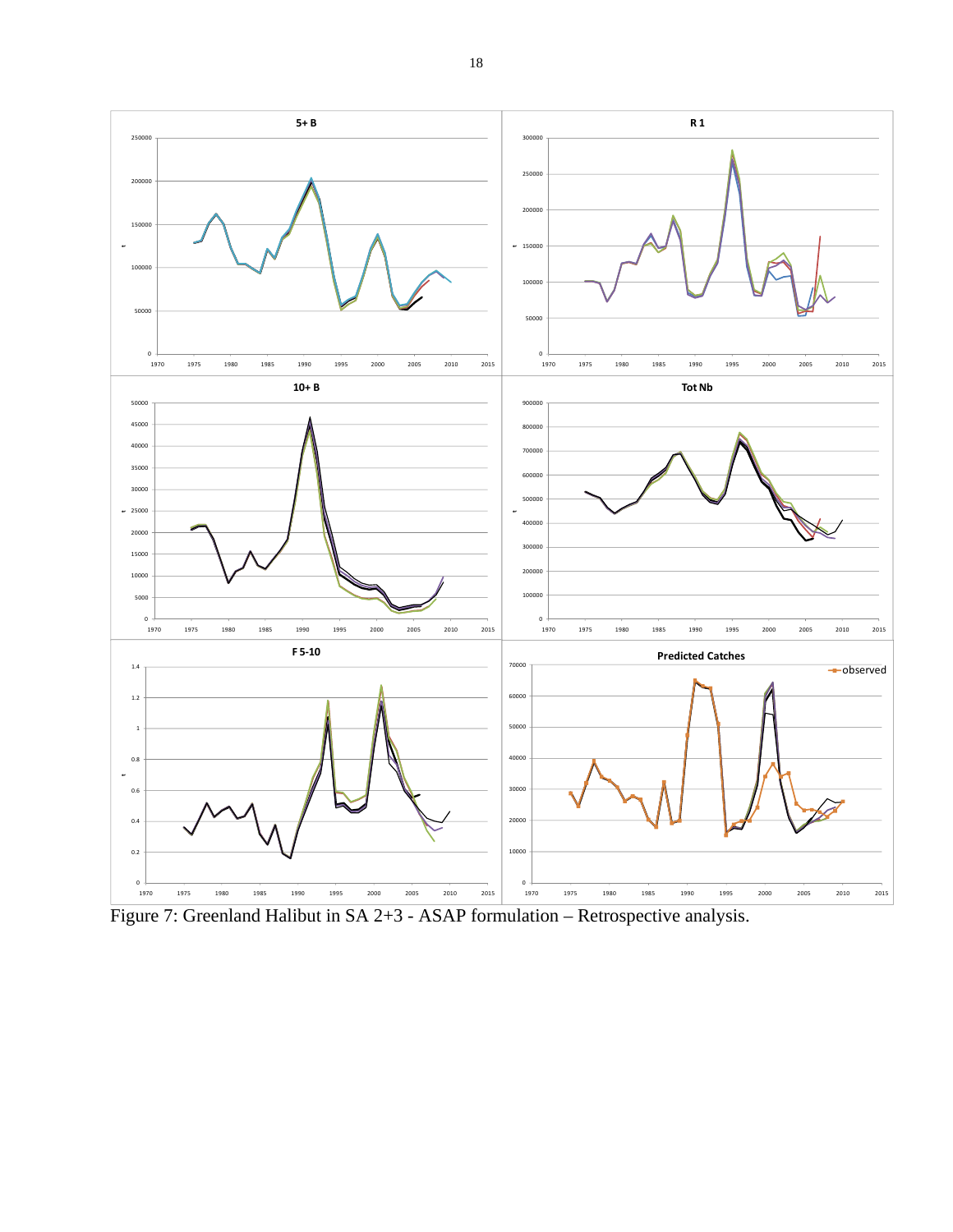

Figure 8 : Greenland Halibut in SA 2+3 - Estimates of trends in average fishing mortality, exploitable (5+B) and SSB proxy (10+B), Total abundance and recruitment (age 1) from XSA and ASAP assuming no error in the catch.